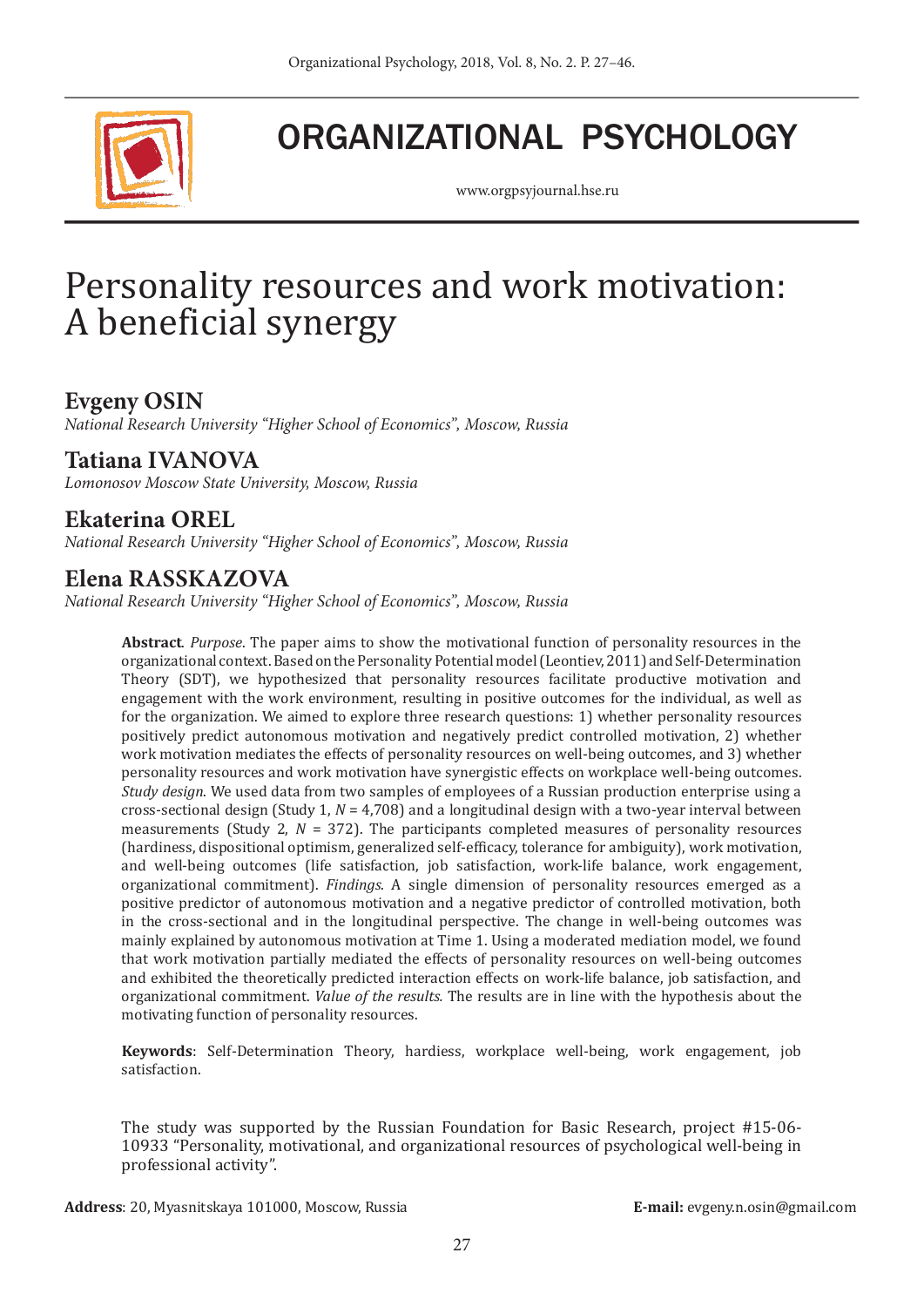## **Introduction**

#### **The concept of personality resources**

The problem of personality dispositions underlying workplace well-being and performance has been the focus of attention in organizational attention for many decades. The term "resources" usually used to denote such dispositions came into psychology from economics and management theory, but nowadays plays an important role in the field. Modern theories take into account different kinds of resources: internal, external, economical, physical, labour, natural, cognitive, psychological, informational, etc. — virtually anything that can be used by human beings as means to be effective and to maintain life quality (Hobfoll, 1989).

According to resource theories (Hobfoll, 2011; Ivanova, 2013; Leontiev, 2016), resources of different types disposable by individual do not exist separately from one another, but are organized in a system. Resources of different types can be acquired or lost, exchanged or replaced by one another, and, finally, used with various degrees of efficiency. According to D. Leontiev (2016), any object or property is not by itself a resource, but only becomes a resource in the context of a certain goal or activity.

In the present paper, we focus on personality resources. We define personality resources at work as relatively stable personality dispositions that lead to optimal and sustained activity engagement and result in higher productivity and higher workplace well-being in most work situations. Unlike trait theory, which stresses the stable character of the personality core (Emmons, 1999), modern approaches to personal resources view them as relatively stable personality characteristics that evolve over one's lifetime (Ivanova, Leontiev, Osin, Rasskazova, Kosheleva, 2018). This idea is supported by findings of various studies testing interventions aimed to develop personality resources, such as optimism (Seligman, 1998), hardiness (Maddi et al., 1998), psychological capital (Luthans et al., 2006).

D. Leontiev (2014) described four groups of dispositions conducive to optimal and sustained activity engagement, including resources of stability (attitudes and values which provide a sense of support, sustainable self-esteem, and inner grounds for decision making), resources of selfregulation (strategies of dynamic interaction with life circumstances), motivational resources (reflecting an energy supply available to the individual), and, finally, instrumental resources (such as abilities, skills, and competencies relevant for a specific activity). The term "personality resources" is typically only applied to the variables from the first three groups.

#### **The functions of personality resources**

A large number of studies focus on the role of personality resources at work showing that these variables are not only correlates, but also causes of well-being. Personality resources moderate the causal relationships between external circumstances and psychological outcomes (Wise, Stake, 2002; Xanthopoulou et al, 2007; Luthans et al., 2008; Mastenbroek et al., 2014). In the organizational context, special attention is paid to the efficacy of individuals at high-level management positions (Kalimo et al., 2002; Kalimo et al., 2003; Xantoupoulou et al., 2007; McDougall, Drummond, 2010), where personality resources were shown to be key predictors of well-being and performance.

Personality resources are positively associated with work engagement (Hakanen et al., 2006; Saks, 2006; Xanthopoulou et al., 2007; Kuhnel et al., 2012; Mandrikova, Gorbunova, 2012), which mediates their associations to workplace well-being. High levels of personality resources enable employees to keep a sustained level work of engagement even under stress and even when the level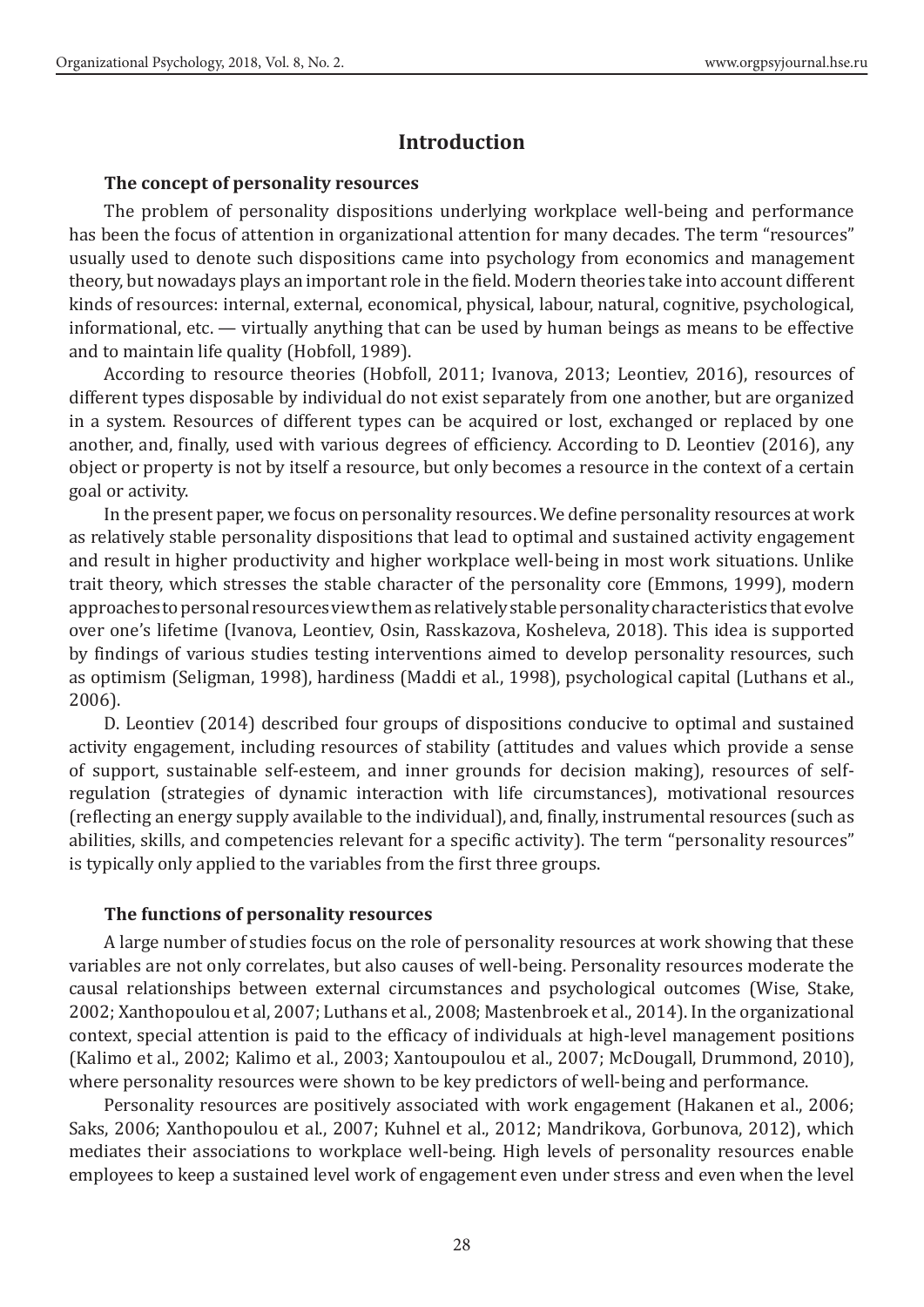of well-being is low (Hobfoll, Shirom, 1993). Personality resources help to cope with stress (Nelson, Simmons, 2003) and emerge as important predictors of successful workplace adaptation (Hobfoll, 1989; Judge, Bono, 2001). Emotional burnout is associated with low levels of personality resources, such as self-esteem, self-efficacy, and optimism regarding the future (Wells, Hobfoll, & Lavin, 1999; Garrosa et al., 2011).

But despite the promising findings at the level of specific variables, the field still experiences a lack of coherent theory of personality resources (Ivanova, Leontiev, Osin, Rasskazova, Kosheleva, 2018). Different studies use different dependent variables (well-being, motivation, performance) and fail to specify the "object" of personality resources or criteria for selection of candidate variables. This leads to a confusion, as the same variable, such as well-being, can be viewed as a resource and as an outcome variable in different studies (Fredrickson, 2004; Lubomirsky et al., 2005; Lebedeva, 2012). In order to overcome these contradictions, the functions of personality resources need to be specified.

Another issue lacking theoretical clarity is the problem of dynamics of personality resources: are these dispositions supposed to be stable or dynamic? The answer to this question defines whether such variables as emotional states or IQ can be viewed as personality resources. Even though the majority of the resource variables can be developed during the lifetime, they are still treated empirically as stable dispositions. Future theoretical work needs to clarify the conditions when certain types of resources can be considered as "stable" or "malleable."

Despite the systemic character of personality resources (Hobfoll, 2011), researchers keep trying to find the "best" variables in terms of explaining human success in different settings. For instance, optimism and hardiness are often said to be the best predictors of well-being and coping with stress (Leontiev, 2011), but "best" is defined as having the most shared variance with these criteria. However, the causality and even the direction of these associations is rarely demonstrated. On the other hand, there is a tendency to look for a general factor of personality resources, which is reflected in such integral constructs as psychological capital (Luthans, Youssef, Avolio, 2007) or core self-evaluations (Judge, Erez, Bono, 1998; Judge et al., 2002). However, a general factor is hardly a substitute for substantive theory: in our opinion, such data-driven models fail to fill this gap. The shared variance between different constructs may reflect similarities in their respective empirical operationalizations or measurement procedures. We believe that a theory describing the systemic interactions between personality resources is badly needed.

One pathway toward arriving at such a theory was suggested by D. Leontiev (2011), who proposed the concept of the personality potential. He defines the personality potential as an integral systemic characteristic of individual psychological properties which underlies the capability of a personality to act based on stable inner criteria, to maintain one's orientation towards meaning, and to remain effective under pressures and in changing circumstances. Thus, personality potential describes the capacity for effective and flexible self-regulation. Unlike other models, the personality potential model states that psychological properties only become "resources" when they can serve as means for a certain activity. Hence, the specific list of personality resources and the structure of their associations are supposed to differ in different situations.

The personality potential theory (Leontiev, 2011; Ivanova, Leontiev, Osin, Rasskazova, Kosheleva, 2018) suggests that personality resources may be linked to positive outcomes via different pathways. First, they sustain motivation for activity by facilitating engagement and interaction with the environment. Second, they buffer against the detrimental effects of stress and challenges (by reducing the evaluation of stressors, by improving the evaluation of coping resources, increasing the motivation for active coping, providing additional coping resources). Third, they are associated with more effective self-regulation at different stages of activity execution. Finally, certain personality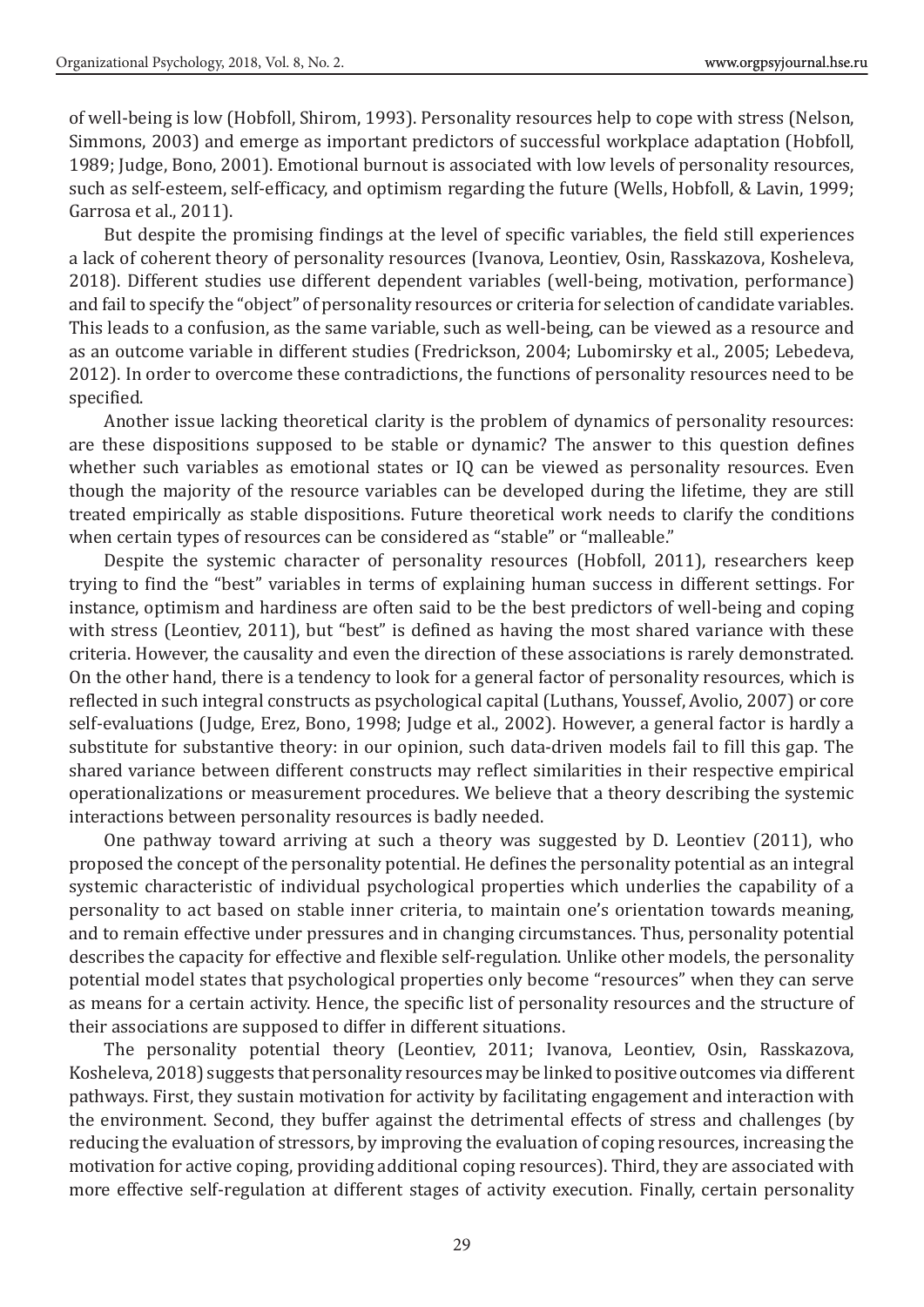resources may have specific instrumental functions relevant to specific activities or stages of their implementation.

#### **The present study**

In the present study, we aim to test the hypothesis about the motivating function of personality resources in the work context. Existing studies based on Self-Determination Theory (SDT) (Ryan, Deci, 2000), a leading research approach in the field, undertaken in the work context have mainly focused on the positive effects of autonomous and the negative effects of controlled work motivation on organizational outcomes, as well as the effects on job characteristics and management practices on autonomous work motivation (Ryan, Deci, 2017).

Within SDT, autonomous and controlled motivation is typically studied separately from personality dispositions that may be related to the emergence of motivation. One study (Ratelle, Vallerand, Chantal, Provencher, 2004) using a prospective design in a general population sample found that three variables reflecting constructive cognitions or cognitive adaptation (positive selfperceptions, perceptions of control, and dispositional optimism) predict self-determined motivation in a one-year perspective and that motivation mediates the effects of these variables on well-being.

We aim to test a similar hypothesis in the organizational context, bringing together SDT with the personality resource approach to investigate the relationships between personality resources, work motivation, and work well-being outcomes. We present two empirical studies aimed to explore three research questions: 1) Are higher levels of personality resources associated with more productive (more autonomous and less controlled) patterns of work motivation? 2) Does work motivation mediate the effects of personality resources on well-being outcomes? 3) Do personality resources and work motivation exhibit synergistic effects on workplace well-being?

We chose four personality resource variables, which reflect positive beliefs about oneself and the world and are not specific to the work context, dispositional optimism, hardiness, generalized self-efficacy, and tolerance for ambiguity. First, we expected that individuals high in these beliefs would be more likely to engage actively with the work environment and to be more selective in their choice of work situations and environments, resulting in higher levels of autonomous and lower levels of controlled motivation. Second, we expected that work motivation would mediate the positive effects of personality resources on well-being outcomes: this expectation was based on the idea that personality resources only exhibit their positive effects when they are utilized in activity, which is supported by motivation. Finally, we expected that the effects of work motivation on workplace well-being outcomes would be moderated by personality resources: on the one hand, resources may be instrumental in facilitating the pursuit of autonomous goals resulting in higher well-being; on the other hand, they may buffer against the detrimental effects of controlled motivation on wellbeing by various pathways (e.g., by facilitating the choice of intrinsic goals and satisfaction of basic psychological needs in non-work activities).

Thus, the aim of our studies was to investigate the interplay of personality resources and work motivation in predicting subjective well-being of organization employees. Study 1 used a crosssectional design in a large sample. Study 2 used a prospective design based on a follow-up survey in the same organization two years later.

#### **Study 1**

The aim of Study 1 was to investigate the interactive effects of personality resources and work motivation in a large sample using a cross-sectional design.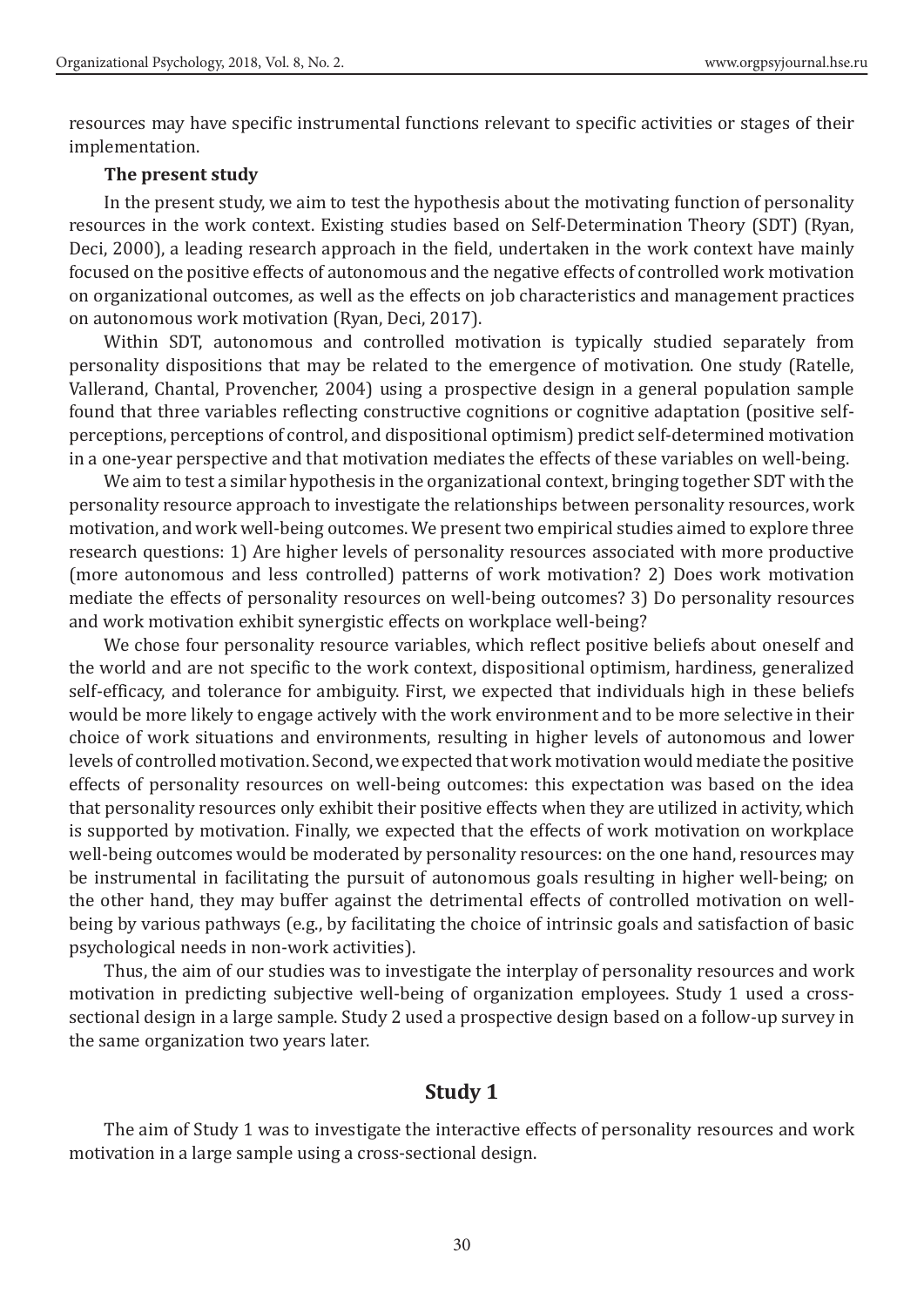#### **Methods**

#### *Sample*

The sample was comprised by 4,708 employees of a large energy generating enterprise with 20 local branches in six regions of Central and North-West Russia. The demographic composition of the sample is presented in Table 1. The average experience of work in the same company was 13.32 years (*SD* = 10.21), the average experience of work in the same position was 9.88 years (*SD* = 9.30).

| Demographic         | Value                     | Study 1, $N$ (%) | Study 2, $N$ (%) |
|---------------------|---------------------------|------------------|------------------|
| Gender              | Male                      | 3,106 (65.97%)   | 223 (59.95%)     |
|                     | Female                    | 1,602 (34.03%)   | 149 (40.05%)     |
| Age                 | 18-29                     | 732 (15.55%)     | 87 (23.29%)      |
|                     | $30 - 39$                 | $1,146(24.34\%)$ | 117 (31.45%)     |
|                     | $40 - 49$                 | 1,344 (28.55%)   | 104 (27.96%)     |
|                     | $50 - 59$                 | 1,220 (25.91%)   | $61(16.40\%)$    |
|                     | $60 - 75$                 | 259 (5.50%)      | $3(0.81\%)$      |
| Education           | Secondary, 9- or 11-years | 741 (15.74%)     | $22(5.91\%)$     |
|                     | Professional school       | 1,806 (38.36%)   | 103 (27.69%)     |
|                     | Degree / some university  | 1,983 (42.12%)   | 218 (58.60%)     |
|                     | Second degree / PhD       | 177 (3.76%)      | 29 (7.80%)       |
| Position in company | Blue-collar workers       | 2,570 (54.59%)   | 132 (35.48%)     |
|                     | White-collar specialists  | 1,236 (26.25%)   | 134 (36.02%)     |
|                     | Mid-level managers        | 612 (13.00%)     | 73 (19.62%)      |
|                     | High-level managers       | 290 (6.16%)      | 33 (8.87%)       |

Table 1. Demographic composition of Study 1 (*N* = 4708) and Study 2 (*N* = 372) samples

#### *Procedure*

Data were collected using an anonymous computerized survey. HR managers of each division approached employees, asking them to participate in an anonymous research survey of psychological climate in the organization conducted by an independent research team. The survey was carried out on dedicated computerized workplaces, in isolated rooms. In order to control for position effects, the questionnaires were presented in random order to each participant. The response rate was more than 80% of permanent staff.

#### *Instruments*

We used four measures of personality resources:

*Brief Hardiness Test* (Osin, Rasskazova, 2013), based on PVS-III (Maddi, Khoshaba, 2001), a 24-item measure with a four-point response scale, comprised by items tapping into three constructive beliefs, commitment (a preference for active participation in the whatever is going on), control (a belief that one is able to influence the outcome of events), and challenge (a tendency to view problems and adversity as learning opportunities rather than as threats to be avoided at all costs) ( $\alpha$  = .91).

*Dispositional Optimism Test* (Gordeeva, Osin, Sychev, 2010) based on Life Orientations Test (Scheier, Carver, 1985) with eight items reflecting generalized positive expectations about the future and life in general. We used five-point response scale for this study ( $\alpha$  = .86).

*Brief Ambiguity Tolerance Scale*, based on MSTAT-I (McLain, 1993; Lukovitskaya, 1998; Osin, 2010), which measures acceptance of and attraction to ambiguous (new, unpredictable or complex) stimuli. Nine items (8, 10, 12, 14, 16, 17, 18, 19, 22) with high factor loadings reflecting different facets of the construct were chosen from the Russian version of MSTAT-I and administered with a five-point response scale. In the present sample, one item (16) failed to show a significant factor loading and was removed. After adding an error covariance for two reverse-scored items, a single-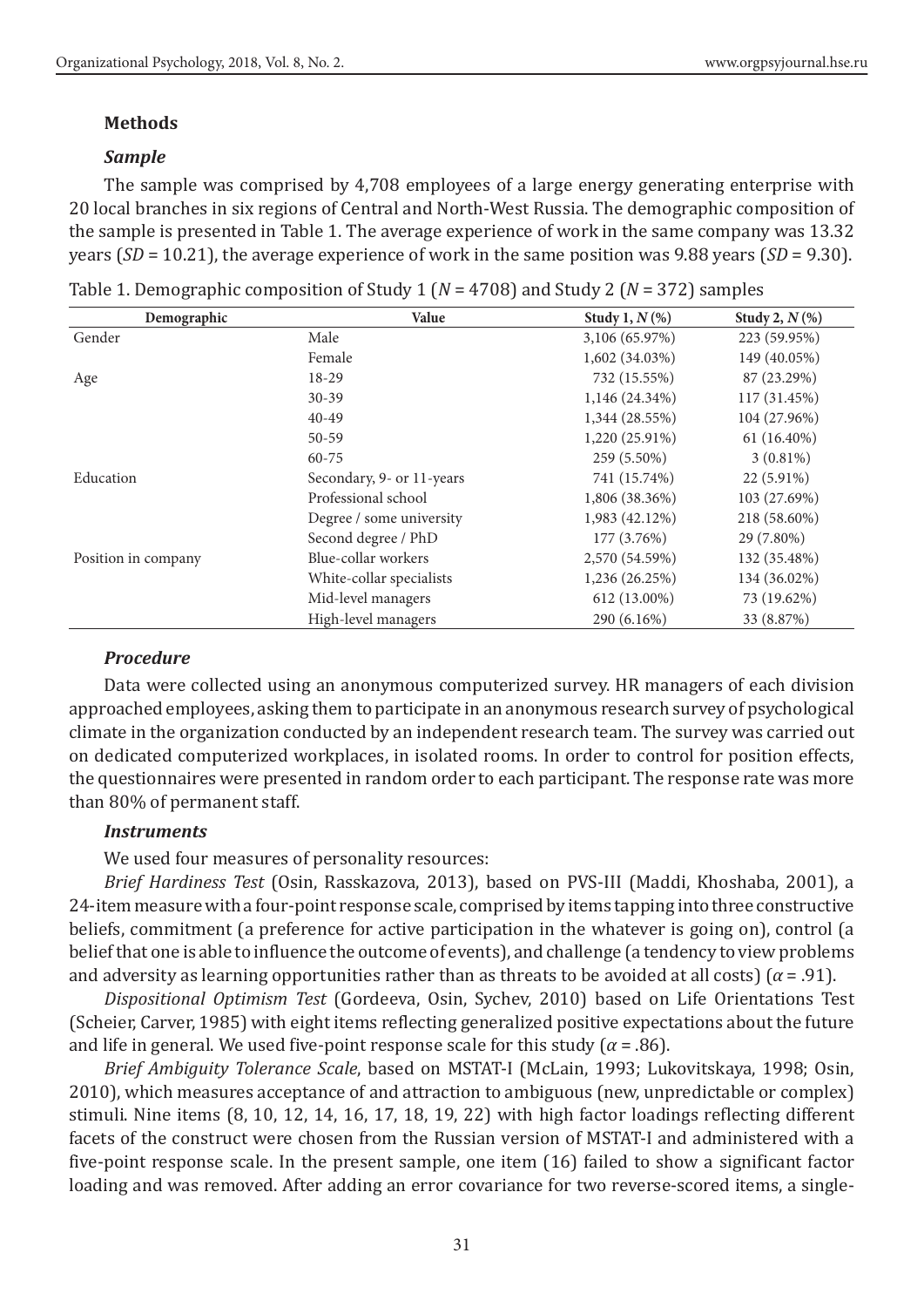factor model fit the data well (MLM: *χ<sup>2</sup>* (19) = 244.72, *p* < .001, *CFI* = .963, *RMSEA* = .050 [.045–.056], *SRMR* = .026)  $(\alpha = .77)$ .

*Generalized Self-Efficacy Scale* (Schwarzer, Jerusalem, 1995; Schwarzer, Jerusalem, Romek, 1996), a 10-item instrument with a four-point response scale measuring perceived belief in one's ability to achieve one's goals and cope with difficulties (*α* = .91).

To measure work motivation, we used the *Professional Motivation Questionnaire* (Osin, Ivanova, Gordeeva, 2013) based on Self-Determination Theory (SDT) with a five-point response scale and indices of intrinsic motivation (*α* = .93), identified extrinsic motivation (*α* = .86), external extrinsic motivation (*α* = .82), and amotivation (*α* = .64). According to SDT, intrinsic and identified extrinsic motivation are autonomous forms of motivation, whereas external extrinsic motivation is a controlled one. Amotivation can also be considered as a controlled form of motivation in situations when the activity is already being carried out by the subject without his/her conscious engagement.

Because of their simplex structure, questionnaires based on the SDT model permit three types of scoring (Sheldon et al., 2017; Osin et al., 2017): using the scales independently, calculating the general indices of autonomous and controlled motivation, or calculating the Relative Autonomy Index (RAI), which reflects the overall quality of motivation (a relative dominance of autonomous motivation over controlled motivation) and is complemented by the mean score across the scales, which may be interpreted as motivation strength or acquiescence. The latter two scoring models are mathematically equivalent in terms of the variance they capture.

To calculate the RAI, we first mean-centered the scores on the motivation scale based on individual mean and inverted the controlled motivation items; the resulting index was reliable (*α* = .91). The indices of autonomous motivation (*α* = .90) and controlled motivation (*α* = .81) were calculated as averages across autonomous and non-inverted controlled motivation items.

To measure workplace well-being, we used several measures:

*Satisfaction with Life Scale* (SWLS: Diener, Emmons, Larsen, Griffin, 1985; Russian version by D. Leontiev: see Osin, Leontiev, 2008). Includes five items reflecting a positive cognitive evaluation of one's life as a whole, rated on a five-point scale (*α* = .83).

*Utrecht Work Engagement Scale* (UWES: Schaufeli, Bakker, 2003; Lovakov, Agadullina, Schaufeli, 2017). The short version of the scale includes nine items rated on a seven-point scale and tapping into three dimensions of work engagement, vigor, dedication, and absorption. In the present study, we excluded one item ("I get carried away when I'm working") at the request of HR specialists, because the Russian formulation was perceived literally by employees with low levels of education. We only used the general index of work engagement  $(\alpha = .94)$ .

*Job Satisfaction Scale* (JSS: Ivanova, Rasskazova, Osin, 2013). Comprised of 19 items rated on a five-point scale, this instrument measures satisfaction with salary (*α* = .86), work conditions and organization ( $\alpha$  = .74), management ( $\alpha$  = .66), colleagues ( $\alpha$  = .76), and job process and content ( $\alpha$  = .83). An overall index of job satisfaction can also be calculated ( $\alpha$  = .88).

*Organization Commitment Questionnaire* (OCQ: Porter, Smith, 1970; Russian version by Dominyak, 2006). The measure contains 15 items rated on a seven-point scale ( $\alpha$  = .85).

*Brief Work-Life Balance Scale* (BWLBS: Mospan, 2014; based on Hayman, 2005). This brief instrument includes seven items rated on a five-point response scale comprising two dimensions measuring perceived lack of work-life balance: work interferes with life, or work/life imbalance (*α* = .90) and life interferes with work, or life/work imbalance (*α* = .83).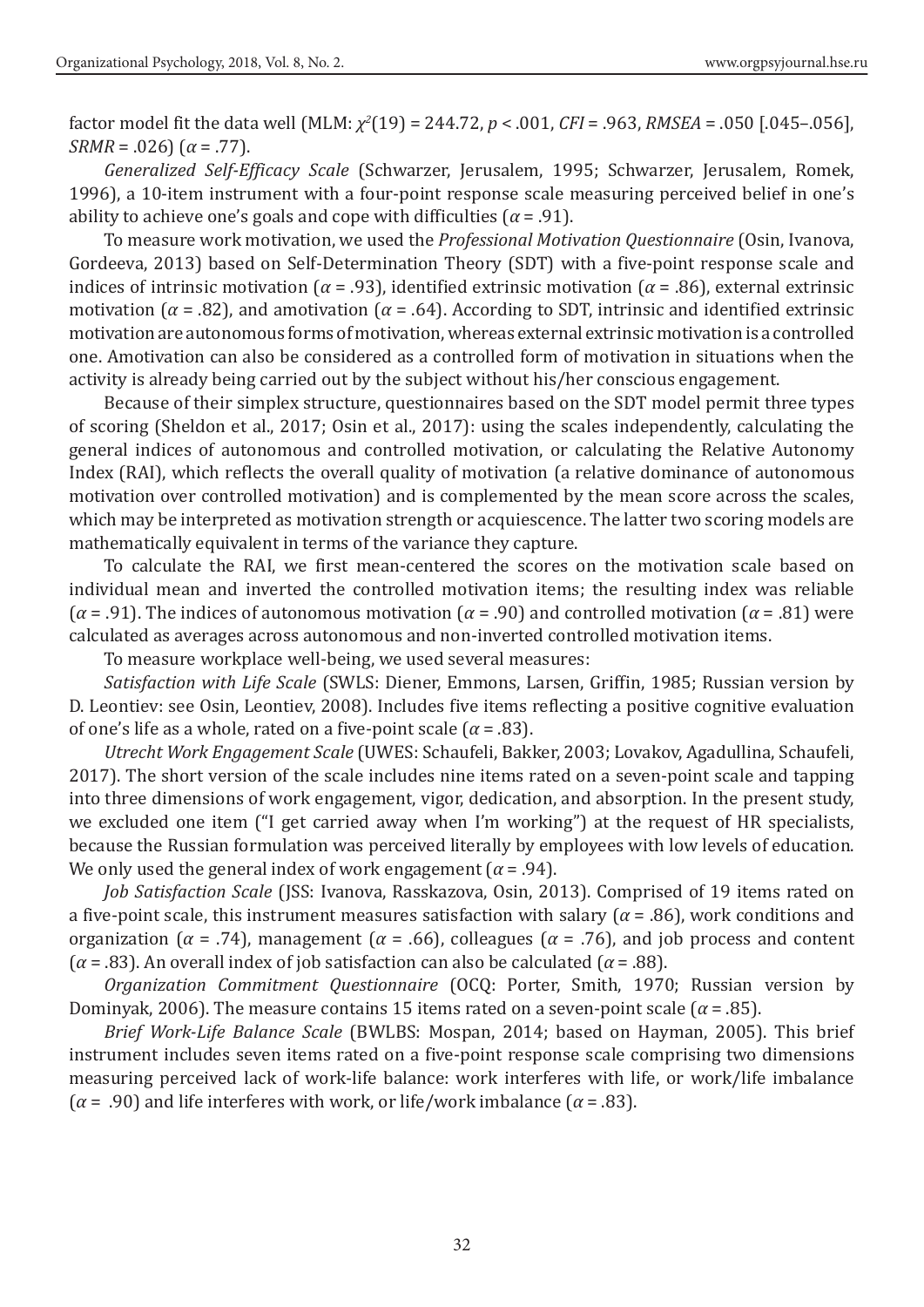## **Results**

During the preliminary data quality checks we excluded the responses of individuals who gave the same answer to all the items of the Professional Motivation Scale (*N* = 73) or two or more measures of personality resources (*N* = 371), resulting in *N* = 4298. Next, we investigated the associations of personality resources with work motivation indices. The resulting correlations are shown in Table 2.

| Table 2. Pearson correlations of personality resources and work motivation scales ( $N = 4,298$ ) |  |
|---------------------------------------------------------------------------------------------------|--|
|---------------------------------------------------------------------------------------------------|--|

| <b>Variables</b>           | 1      | $\overline{2}$ | 3      | $\overline{4}$ | 5      | 6      | 7      | 8      | 9      | 10     |
|----------------------------|--------|----------------|--------|----------------|--------|--------|--------|--------|--------|--------|
| 1. Optimism                |        |                |        |                |        |        |        |        |        |        |
| 2. Self-Efficacy           | .45    |                |        |                |        |        |        |        |        |        |
| 3. Tolerance for Ambiguity | .31    | .42            |        |                |        |        |        |        |        |        |
| 4. Hardiness               | .59    | .52            | .35    |                |        |        |        |        |        |        |
| 5. Intrinsic motivation    | .27    | .22            | .16    | .39            |        |        |        |        |        |        |
| 6. Identified regulation   | .32    | .23            | .21    | .38            | .65    |        |        |        |        |        |
| 7. External regulation     | $-.37$ | $-.21$         | $-.23$ | $-.46$         | $-.38$ | $-.36$ |        |        |        |        |
| 8. Amotivation             | $-.32$ | $-.15$         | $-.12$ | $-.43$         | $-.43$ | $-.38$ | .56    |        |        |        |
| 9. Autonomous motivation   | .32    | .25            | .21    | .42            | .85    | .95    | $-.40$ | $-.44$ |        |        |
| 10. Controlled motivation  | $-.39$ | $-.21$         | $-.21$ | $-.50$         | $-.45$ | $-.41$ | .92    | .83    | $-.47$ |        |
| 11. RAI                    | .42    | .27            | .25    | .54            | .77    | .80    | $-.76$ | $-.73$ | .87    | $-.85$ |

**Note**: all the coefficients are significant at *p* < .001.

All the four measures of personality resources showed positive and significant intercorrelations. To test whether these four scales could be treated as indicators of a single factor, we tested a simple single-factor CFA model (Mplus 7.4, MLM estimator), which showed acceptable fit  $(\chi^2(2) = 118.23,$ *CFI* = .970, *RMSEA* = .115, *SRMR* = .030). Hardiness exhibited the strongest loading on the common factor ( $R^2$  = .63,  $\lambda$  = .80), followed by optimism ( $R^2$  = .51,  $\lambda$  = .71), self-efficacy ( $R^2$  = .44,  $\lambda$  = .67), and tolerance for ambiguity ( $R^2$  = .23,  $\lambda$  = .48). We used regression-based factor score estimates in subsequent analyses where we treated personality resources as a single dimension.

To confirm the validity of the Relative Autonomy Index (RAI), we tested a measurement model (model 1) with four first-order factors corresponding to different motivation types, an alternative model with a single second-order factor (model 2), and two bifactor models (Howard et al., 2016) with four uncorrelated specific factors corresponding to different motivation types and either a single global factor (RAI, model 3) or two correlated global factors (autonomous and controlled motivation, model 4).

The fit indices for all the models tested are shown in Table 3. Both bifactor models fit the data well with better practical fit indices than those shown by the measurement model and the alternative model. The parameters of the two resulting bifactor models are presented on Figure 1. The loadings of variables on the two global factors were statistically significant in both models, supporting the validity of the RAI and of autonomous and controlled motivation indices.

| Model                               | $\chi^2(df)$ , p         | <b>CFI</b> | RMSEA (90% CI)    | <b>SRMR</b> |
|-------------------------------------|--------------------------|------------|-------------------|-------------|
| 1. Four first-order factors         | 1305.91 (96), $p < .001$ | .962       | $.052(.050-.055)$ | .044        |
| 2. Single second-order factor       | 1886.88 (98), $p < .001$ | .943       | $.063(.060-.065)$ | .064        |
| 3. Bifactor model $(4 + 1$ factors) | 1245.38 (86), $p < .001$ | .963       | $.054(.051-.057)$ | .055        |
| 4. Bifactor model $(4 + 2$ factors) | 751.92 (85), $p < .001$  | .979       | $.041(.038-.044)$ | .036        |

Table 3. Structural models for the 16-item Professional Motivation Questionnaire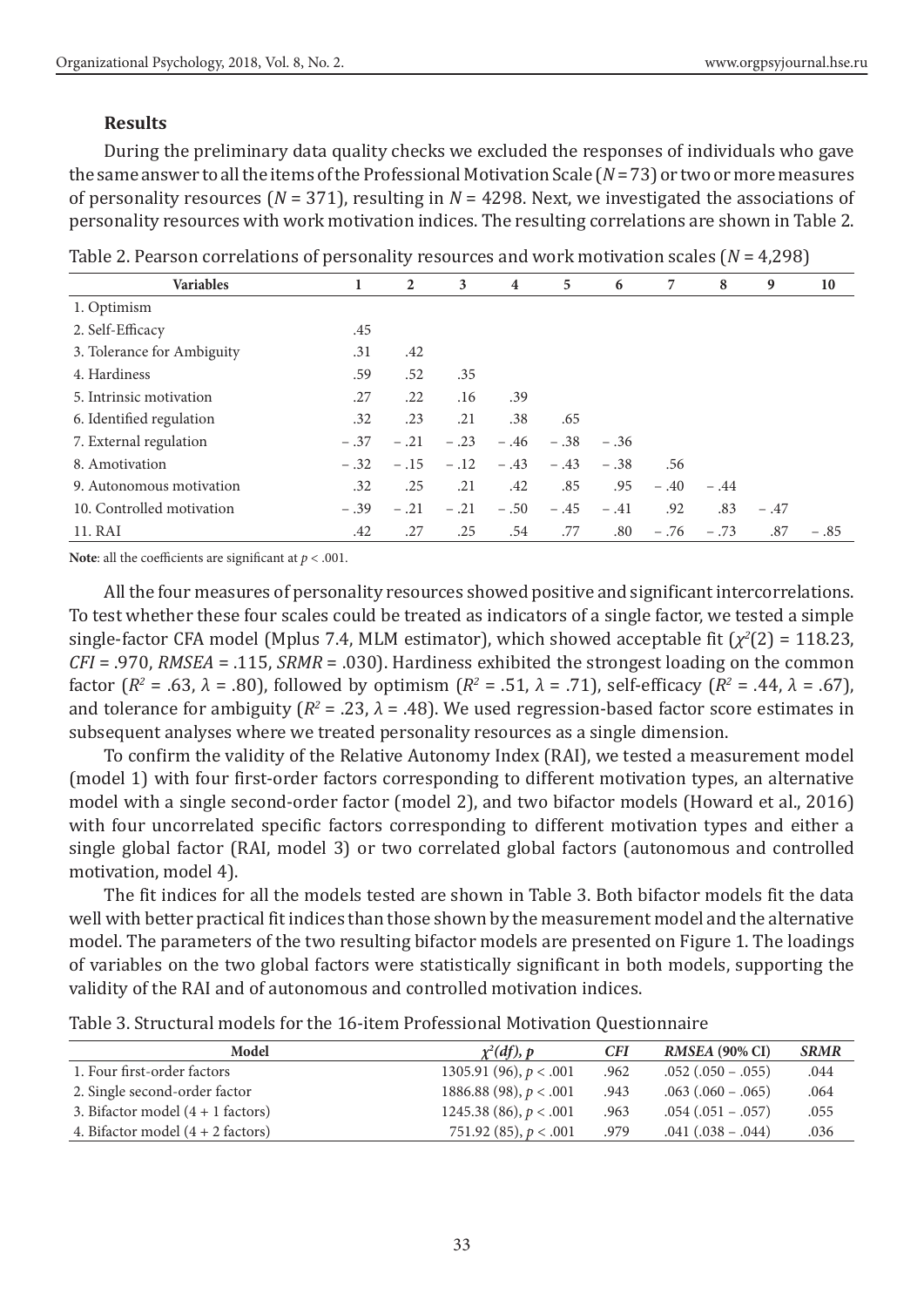Personality resources showed weak to moderate positive associations with autonomous motivation, as well as the RAI, and negative associations of similar magnitude with controlled motivation (see Table 2). To investigate whether these effects of personality resources were due to their shared variance or peculiar to certain resources, we performed a series of multiple regression analyses comparing the variance explained by the general factor of personality resources and the four individual scales comprising it (the tolerance values were above .56 for all variables, suggesting acceptable amount of multicollinearity).



**Note**. IM — intrinsic motivation, IDM — identified regulation, EM — external regulation, AM — amotivation, AUT — autonomous motivation, CON — controlled motivation, RAI — Relative Autonomy Index.

Figure 1. Standardized parameters of the bifactor models three (left) and four (right)

The results of these analyses are provided in Table 4. The amount of variance of autonomous motivation explained by the individual personality resources was comparable to that explained by the general factor. However, in the case of controlled motivation and the RAI individual personality captured a larger amount of variance, compared to the general factor. For these criteria we found a paradoxical effect of self-efficacy (discussed below). Consistent with its highest loading on the common factor, hardiness emerged as the strongest predictor of work motivation variables, but the contributions of the other three resource variables were also significant.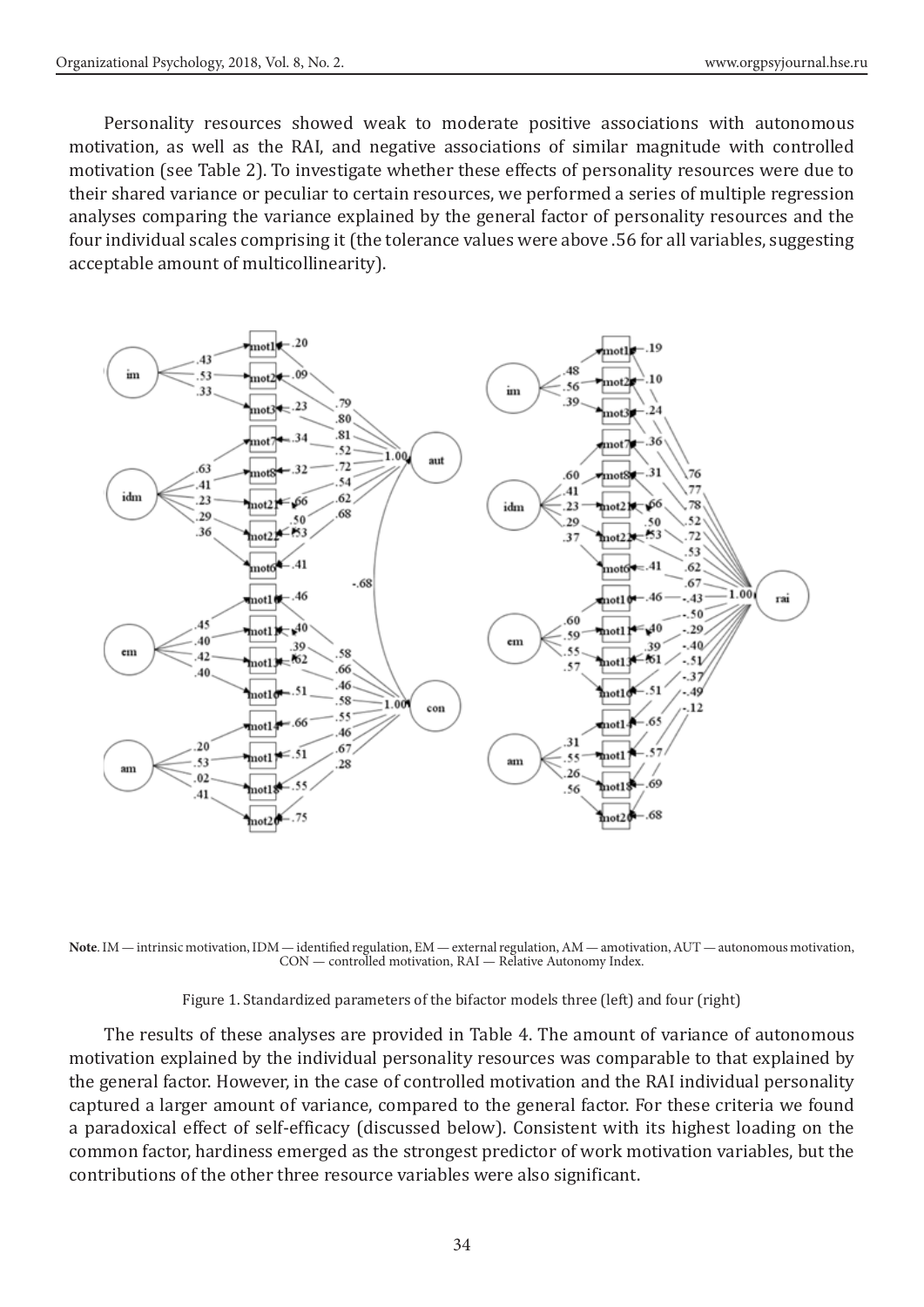|                                   | Autonomous motivation Controlled motivation |           | RAI       |
|-----------------------------------|---------------------------------------------|-----------|-----------|
| Model 1, $R^2$                    | $.19***$                                    | $.28***$  | $.31***$  |
| $\beta$ , Optimism                | $.11***$                                    | $-.17***$ | $.16***$  |
| $\beta$ , Self-Efficacy           | .00                                         | $.12***$  | $-.07***$ |
| $\beta$ , Tolerance for Ambiguity | $.06***$                                    | $-.05**$  | $.06***$  |
| $\beta$ , Hardiness               | $.34***$                                    | $-.45***$ | $.46***$  |
| Model 2, $R^2$                    | $.18***$                                    | $.23***$  | $.27***$  |
| $\beta$ , PR Factor               | $.42***$                                    | $-.47***$ | $.52***$  |

Table 4. Personality resources as predictors of work motivation

Note: \*\*\* *p* < .001, \*\**p* < .01.

We proceeded by investigating the associations of personality resources and work motivation with dependent variables. Because the effects of the two autonomous and of the two controlled motivation types were substantially similar, for brevity we only used summary indices of autonomous and controlled motivation. The resulting correlations are presented in Table 5.

Table 5. Zero-order correlations of personality resources and work motivation with outcome variables

|                         | <b>PR</b> | Optimism | Self-efficacy | Toler. for ambig. Hardiness |        | AM     | CM     | <b>RAI</b> |
|-------------------------|-----------|----------|---------------|-----------------------------|--------|--------|--------|------------|
| SWLS: Life Satisfaction | .41       | .36      | .22           | .13                         | .42    | .41    | $-.28$ | .40        |
| <b>BWLBS: Work/life</b> | $-.25$    | $-.19$   | $-.12$        | .02 <sup>x</sup>            | $-.32$ | $-.24$ | .26    | $-.29$     |
| <b>BWLBS: Life/work</b> | $-.31$    | $-.25$   | $-.15$        | $-.04^{x}$                  | $-.36$ | $-.17$ | .33    | $-.29$     |
| OCQ: Commitment         | .41       | .35      | .23           | .15                         | .41    | .68    | $-.42$ | .64        |
| <b>UWES: Engagement</b> | .42       | .33      | .28           | .21                         | .41    | .56    | $-.37$ | .55        |
| JSS: Salary             | .21       | .18      | .05           | .07                         | .24    | .45    | $-.22$ | .40        |
| JSS: Work conditions    | .37       | .33      | .17           | .13                         | .39    | .54    | $-.34$ | .52        |
| JSS: Management         | .40       | .31      | .20           | .12                         | .45    | .43    | $-.35$ | .46        |
| JSS: Colleagues         | .41       | .31      | .31           | .14                         | .40    | .33    | $-.26$ | .35        |
| JSS: Work process       | .49       | .36      | .33           | .28                         | .46    | .70    | $-.43$ | .67        |
| <b>ISS: Total</b>       | .50       | .41      | .28           | .21                         | .52    | .71    | $-.45$ | .68        |

Note: all the associations, except for those marked <sup>x</sup>, are significant at  $p < .001$ . PR = personality resources factor, AM = autonomous motivation,  $CM = controlled motivation, RAI = Relative Autonomy Index.$ 

The associations of various personality resources with the outcome variables were all in the same direction, consistent with the theoretical expectations (except for the two non-significant associations of tolerance for ambiguity with work-life balance). The effects for hardiness were generally the strongest and comparable in magnitude to the effects exhibited by the general factor of personality resources. Autonomous motivation and the RAI were consistently associated with well-being, whereas controlled motivation was consistently associated with ill-being. Predictably, the associations of work motivation with domain-specific well-being measures (organizational commitment, work engagement, job satisfaction) were stronger than the corresponding effects of personality resources.

Finally, to test the interactive effects of personality resources and work motivation we tested a series of moderated mediation models (Preacher, Rucker, Hayes, 2007) in Mplus. In these models (see Figure 2), the effect of personality resources on the outcome variable was mediated by autonomous and controlled motivation and two corresponding interaction terms between personality resources and motivation were entered (Preacher et al., Model 1). Predictors were centered prior to analysis and the error terms of autonomous and controlled motivation were allowed to covary with each other and with their respective interaction terms, resulting in saturated models.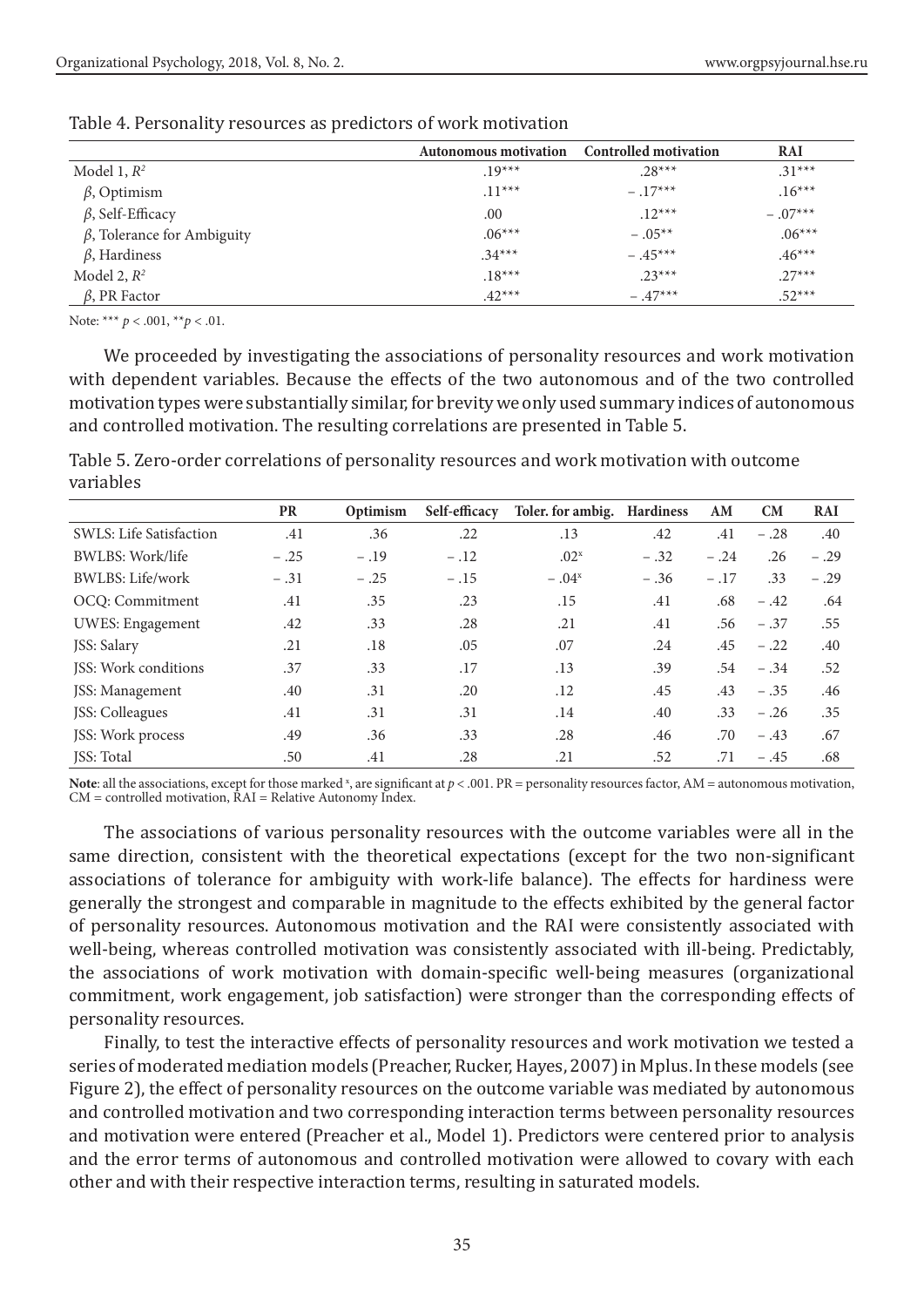

Figure 2. The prototypical moderated mediation model

The same prototypical model was tested for each dependent variable in turn. The standardized estimates of the effects or personality resources on autonomous and controlled motivation, βA and βC, were .42 and — .47, respectively, in all models. The standardized estimates of the five effects of predictors on each dependent variable are shown in Table 6. To test the significance of the interaction effects we used Wald test comparing the saturated model with a more restrictive one, where both regression coefficients of the interaction terms were constrained to zero.

To evaluate the proportion of personality resource variance mediated by work motivation for each dependent variable, we calculated PM (see Preacher, Kelley, 2011), the ratio of the total indirect effect of personality resources on the DV (*β*A \* *β*AM + *β*C \* *β*CM) to the total effect (sum of the direct and all the indirect effects). The significance of the total indirect effect is given in the PM column.

|                     |           | Predictor, $\beta$ | $\mathbb{R}^2$ | PM        |           |          |          |                        |
|---------------------|-----------|--------------------|----------------|-----------|-----------|----------|----------|------------------------|
| Dependent variable  | <b>PR</b> | AM                 | CM             | PR x AM   | PR x CM   |          |          | Wald test, $\chi^2(2)$ |
| <b>SWLS</b>         | $.28***$  | $.29***$           | $-.01$         | .02       | .02       | $.24***$ | $.31***$ | 2.28                   |
| <b>BWLBS: Work</b>  | $-.14***$ | $-.13***$          | $.13***$       | $-.06**$  | $-.06**$  | $.10***$ | $.46***$ | $11.76**$              |
| <b>BWLBS: Life</b>  | $-.20***$ | .03                | $.25***$       | $-.08***$ | $-.09***$ | $.15***$ | $.34***$ | $27.65***$             |
| <b>OCQ</b>          | $.13***$  | $.59***$           | $-.07***$      | $.08***$  | .03       | $.49***$ | $.68***$ | $26.45***$             |
| <b>UWES</b>         | $.20***$  | $.48***$           | $-.07***$      | $-.02$    | $.04*$    | $.37***$ | $.52***$ | $16.12***$             |
| JSS: Salary         | .02       | $.45***$           | $-.01$         | $.08***$  | .03       | $.21***$ | $.90***$ | $21.65***$             |
| ISS: Condit.        | $.17***$  | $.46***$           | $-.05**$       | $.05***$  | $-.01$    | $.33***$ | $.56***$ | $14.38***$             |
| JSS: Manag.         | $.24***$  | $.28***$           | $-.11***$      | $.07***$  | $.03*$    | $.26***$ | $.41***$ | $17.24***$             |
| JSS: Colleagues     | $.33***$  | $.19***$           | $-.02$         | .03       | $-.01$    | $.20***$ | $.21***$ | 5.13                   |
| <b>ISS: Process</b> | $.21***$  | $.58***$           | $-.06***$      | $-.02$    | .00       | $.54***$ | $.56***$ | 1.91                   |
| <b>ISS: Total</b>   | $.23***$  | $.59***$           | $-.06***$      | $.06***$  | .01       | $.56***$ | $.54***$ | $16.99***$             |

Table 6. Parameter estimates of the moderated mediation models

Note: \*\*\*  $p < .001$ , \*\*  $p < .01$ , \*  $p < .05$ . PR — Personality resources factor, AM — autonomous motivation, CM — controlled motivation.  $\Delta R^2$  — difference in variance explained by the models with and without the two inter

Personality resources and work motivation characteristics emerged as significant independent predictors of all outcome variables, except for life/work imbalance and satisfaction with salary. Predictably, the effects of work motivation were generally stronger for domain-specific dependent variables (organizational commitment, work engagement, job satisfaction). The direction of main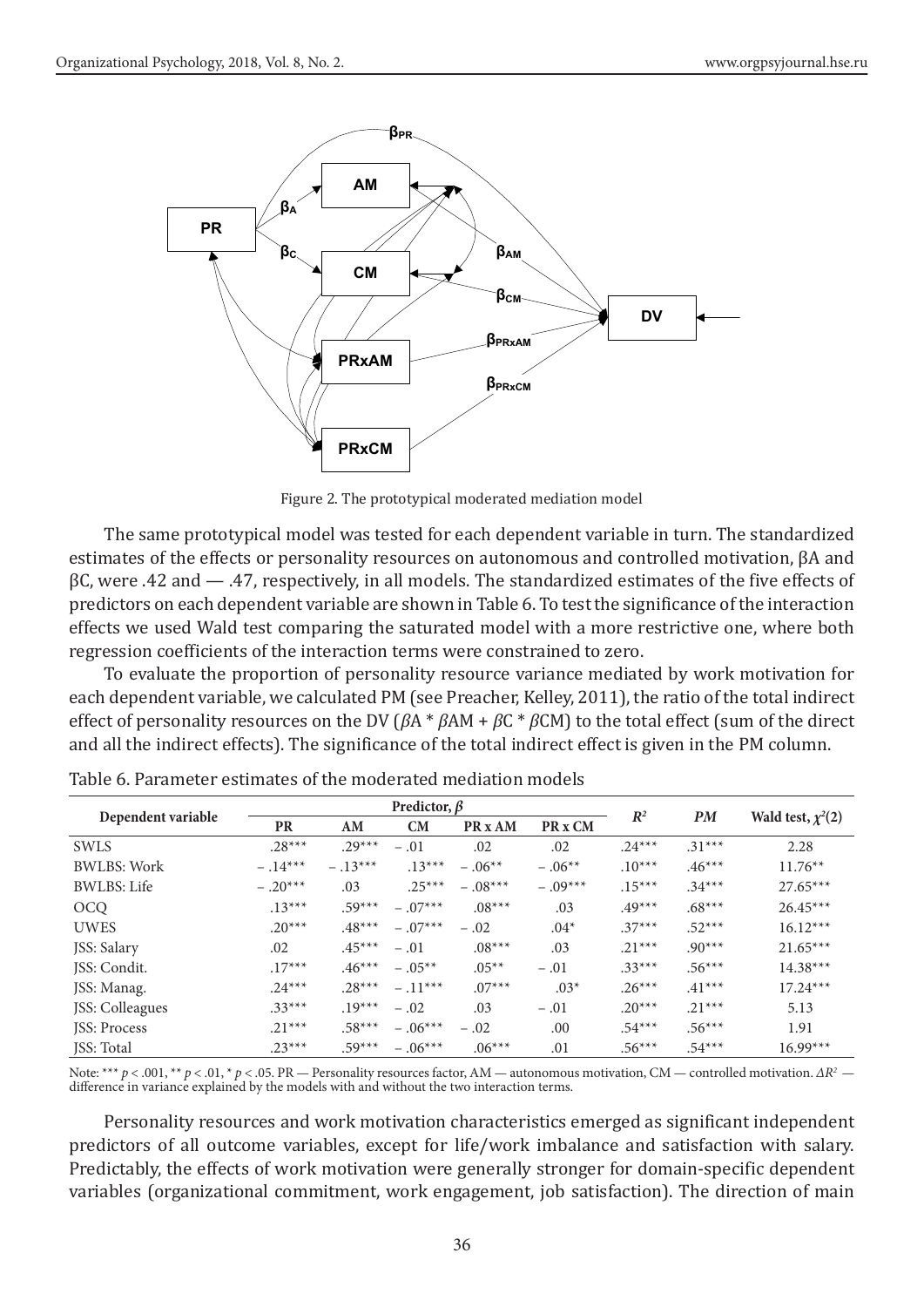effects of personality resources and work motivation was consistent with the expectations (positive effects for personality resources and autonomous motivation and negative effects of controlled motivation on well-being variables, and vice versa for the only two ill-being variables, namely, BWLBS subscales).

The interaction effects of personality resources and work motivation emerged as significant for most variables, except for satisfaction with life, colleagues, and work process. The effects of the interaction term of personality resources and autonomous motivation were positive for the wellbeing variables and negative for ill-being variables, suggesting that employees with high levels of personality resources and high levels of autonomous work motivation in combination are more likely to be committed to the organization, satisfied with their salary, management, as well as work conditions, and tend to experience lower levels of conflict between the demands of their job and personal life. The effects of the interaction term of personality resources and controlled motivation were weaker and in the same direction (opposite to that of the main effects of controlled motivation), indicating that in employees with high levels of personality resources the negative main effects of controlled motivation on work engagement, satisfaction with management, and work-life balance are less pronounced.

#### **Discussion**

The findings of correlational analyses and confirmatory factor analyses indicate that personality resources are positively interrelated, with hardiness showing the strongest contribution to the common factor and tolerance for ambiguity being the most distinct from the other three variables. This finding is in line with the hypothesis about the systemic organization of personality resources proposed by the personality potential theory. Indeed, the very fact that different constructive beliefs tend to come together is not new and hardly surprising. However, it suggests that existing integral conceptions of personality resources (such as psychological capital or core self-evaluations) based on this empirical fact should only be seen as first steps towards more comprehensive theoretical models that would explain the similarities and the differences between various resource variables and their respective effects on well-being and performance in various contexts.

We found that personality resources are positively associated with autonomous work motivation, suggesting that employees with higher levels of hardiness, optimism, tolerance for ambiguity, and self-efficacy may find it easier to discover something of interest in their work process or to find a personal meaning of their work (i.e., integrate their work motivation). Another potential cause of these associations could be a selection effect: employees with higher levels of personality resources might be more likely to get promoted to higher positions based on their performance and might be more active in abandoning controlled and dissatisfying job settings to engage in more autonomously motivated and personally satisfying jobs. In contrast, individuals with lower levels of personality resources may be more likely to get stuck in jobs that they do not enjoy but lack the courage or motivation to change. Personality resources were positively associated with hierarchical position in company (*r* = .16, *p* < .001) and inversely associated with the number of years spent working in the same position  $(r = -0.15, p < 0.001)$ ; these associations remained significant after controlling for employee age ( $r = .16$  and  $r = -.08$ , respectively,  $p < .001$ ), suggesting that both effects may take place. Longitudinal studies are needed to disentangle them reliably. We interpret these findings as evidence of the motivational function of personality resources.

Because we used existing measures of personality resources modelled as observed variables, differences in measurement reliability and in response bias, such as acquiescence, may have contributed to the picture. Thus, we believe that the paradoxical effect of self-efficacy on motivation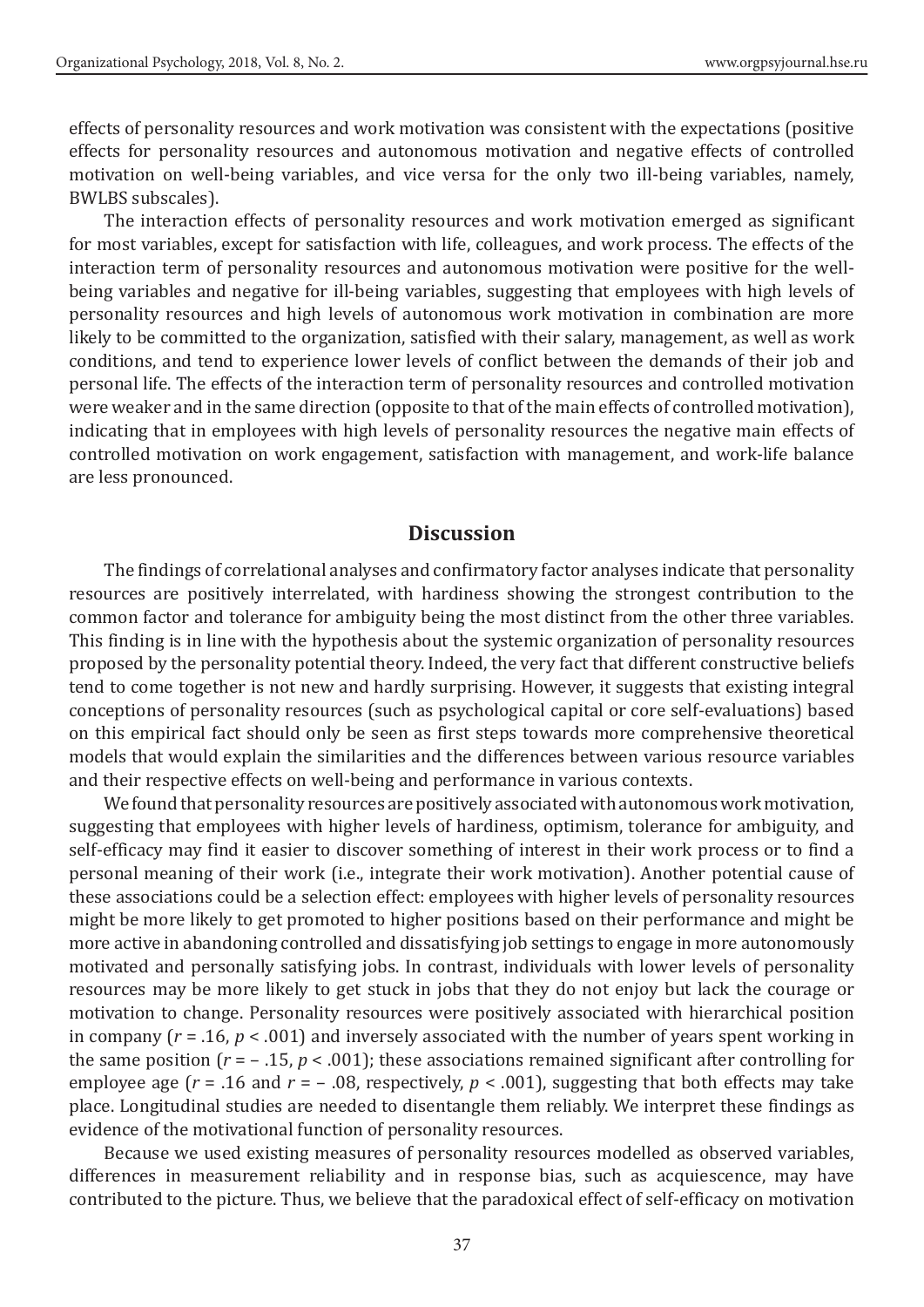may be explained by response bias. The other three scales include a sizeable proportion of reversescored items (70.1%, 50%, and 25% for the hardiness, optimism, and tolerance for ambiguity measures, respectively), whereas the self-efficacy scale is the only one to be comprised entirely by non-reverse-scored items; hence, its unique variance (non-shared with the other three personality resources) may also include the effects of response bias. Because controlled motivation items are, essentially, reverse-scored, it is not surprising that only the unique (acquiescence) variance of selfefficacy shows a positive association here. Future studies could develop dedicated balanced measures of personality resources and of dependent variables in order to reliably separate the specific variance of different personality resources from item direction effects. Rigorous approach to data screening and measures to control for social desirability could further refine the findings.

The interaction effects of personality resources and work motivation suggest that variables from these two groups may have synergistic effects on workplace well-being outcomes. As a tentative causal interpretation, we believe that personality resources may be utilized more actively by autonomously motivated individuals, leading to more satisfying outcomes. In turn, personality resources may buffer against the detrimental effects of controlled motivation on well-being outcomes by enabling individuals to cope better even with work that is rather boring or meaningless. The effect sizes for these moderation effects were not strong: Cohen's  $f^2$  ranged from .003 to .010 for significant effects (median  $f^2$  = .005). However these effect sizes even exceed those typically found in applied psychology studies (Aguinis, Beaty, Boik, Pierce, 2005) and suggest that large samples are needed to detect them with sufficient statistical power.

### **Study 2**

Study 2 aimed to extend the findings of Study 1 by using a prospective design. We intended to explore two research questions: 1) Do personality resources predict sustained autonomous motivation? 2) Do personality resources and work motivation exhibit interactive effects in predicting well-being in the long term?

#### **Methods**

#### *Sample and procedure*

The sample was comprised by respondents who participated in a follow-up study two years later, following a change of company CEO and the management team. The second study had the same aims and procedure. Because the survey was anonymous, no identifiers were provided by the respondents and we matched individual scores across two occasions based on a combination of demographic characteristics. Only the data of respondents who could be matched unambiguously (*N* = 372) were retained for longitudinal analyses. Based on the same screening procedure as in Study 1, data of 27 respondents were excluded, resulting in the remaining sample size of *N* = 345.

#### *Instruments*

The Time 1 (T1) instruments measuring personality resources are described in Study 1 above. Below we describe the scales used at Time 2 (T2). As the longitudinal design was not envisioned initially, some versions of the instruments differed at T1 and T2 and we only used subsets of items with exactly the same formulations at both measurement occasions. The reliabilities of all the resulting measures at both occasions are given in Table 7.

*Satisfaction with Life Scale* (SWLS: Diener et al., 1985; Russian version: Osin, Leontiev, 2008) and Utrecht Work Engagement Scale (UWES: Schaufeli; Russian version: Kutuzova) were the same as in Study 1.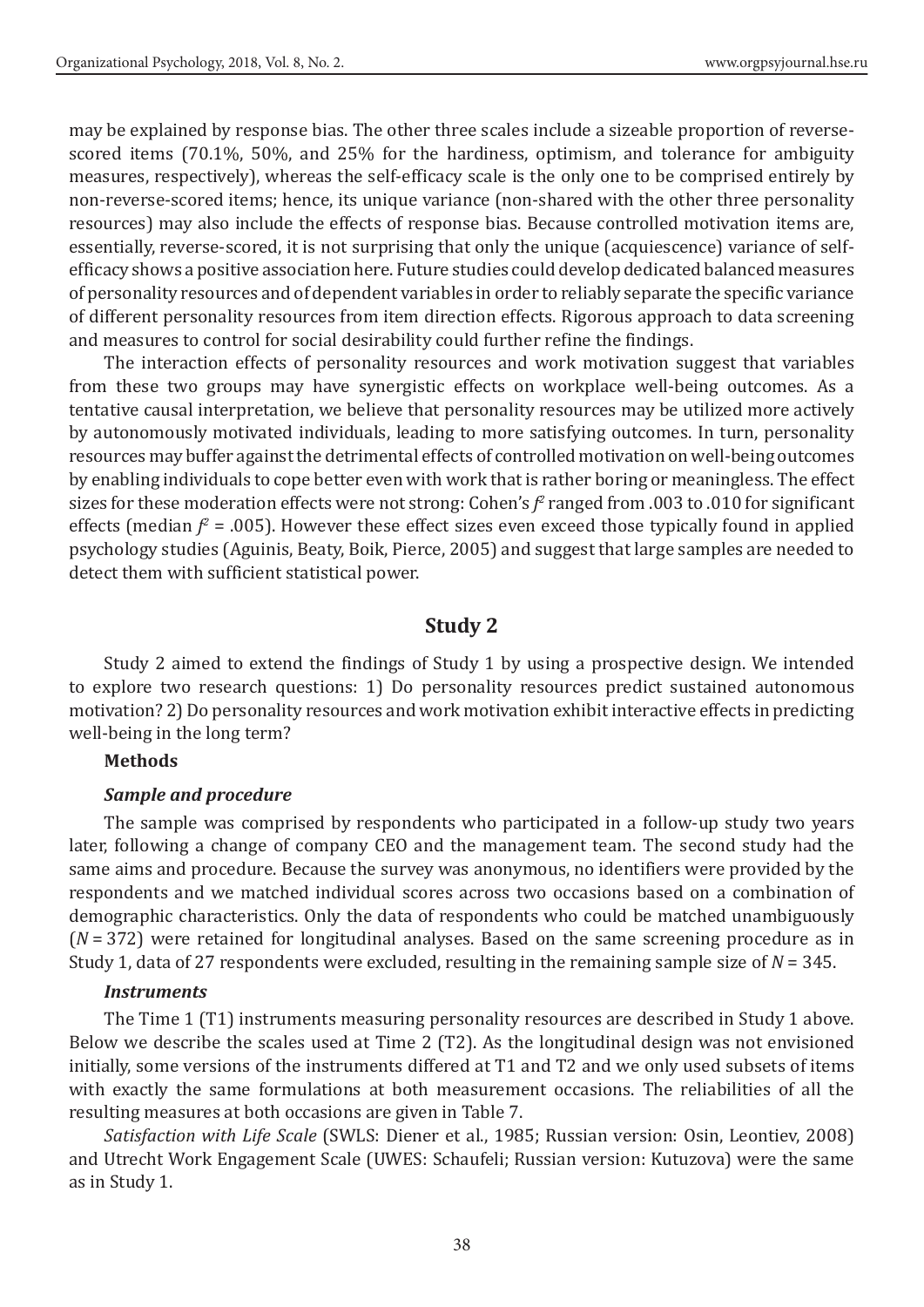*Professional Motivation Questionnaire*. The revised version (Osin et al., 2017) of the measure contained only 3 intrinsic motivation (IM) items ("…because I like my work", "…because I find the process of my work interesting", "…because I enjoy working here") and 2 external regulation (EM) items ("…because I have no choice but to work here", "…because I am afraid I won't find another job") from the old version used at T1.

*Organizational Commitment Questionnaire*. Items 2, 5, 6, and 8 from the Organizational Commitment Questionnaire (Mowday, Steers, Porter, 1979) were chosen for the follow-up study based on their factor loadings and substantive content.

*Job Satisfaction Scale.* The revised version of the measure (Ivanova, Osin, Rasskazova, in preparation) contained 17 out of 19 items administered at T1. Two items were dropped from the subscale measuring satisfaction with job conditions.

#### **Results**

The scale reliabilities and differences between the scores at two measurement occasions are summarized in Table 7. The data reflected a decrease in intrinsic motivation, satisfaction with salary, management, and work process, combined with an increase in extrinsic motivation (attributed to background effects). The sizes of these effects, however, are small (*d* < .30).

| <b>Scale</b>             |                | 2011     |            |          | 2013       | Student t | Cohen's d |
|--------------------------|----------------|----------|------------|----------|------------|-----------|-----------|
|                          | No. items      | $\alpha$ | M(SD)      | $\alpha$ | M(SD)      |           |           |
| <b>SWLS</b>              | 5              | .83      | 3.90(1.03) | .87      | 3.94(1.11) | .74       | .04       |
| <b>UWES</b>              | 8              | .95      | 4.25(1.60) | .94      | 4.15(1.51) | 1.17      | $-.06$    |
| IM                       | 3              | .94      | 3.90(0.96) | .91      | 3.75(1.01) | $2.75**$  | $-.15$    |
| EM                       | 2              | .78      | 2.10(1.09) | .68      | 2.31(1.04) | $3.69***$ | .20       |
| JSS: Salary              | $\overline{4}$ | .88      | 2.90(0.96) | .92      | 2.77(1.05) | $2.75**$  | $-.14$    |
| <b>JSS: Conditions</b>   | 2              | .67      | 3.28(0.97) | .74      | 3.28(1.02) | .11       | .01       |
| JSS: Management          | 3              | .64      | 3.59(0.84) | .65      | 3.43(0.87) | $3.81***$ | $-.20$    |
| JSS: Colleagues          | 3              | .81      | 4.27(0.54) | .76      | 4.24(0.56) | .99       | $-.05$    |
| <b>JSS: Work Process</b> | 5              | .84      | 3.96(0.69) | .85      | 3.74(0.73) | $5.65***$ | $-.30$    |
| Org. Commitment          | 4              | .81      | 4.25(1.12) | .90      | 4.17(1.30) | 1.38      | $-.07$    |

| Table 7. Reliabilities and descriptive statistics across two measurement occasions ( $N = 372$ ) |  |
|--------------------------------------------------------------------------------------------------|--|
|--------------------------------------------------------------------------------------------------|--|

Note: \*\*\* *p* < .001, \*\* *p* < .01.

We proceeded by testing a series of multiple regression models. First, we tested the models where personality resources at T1 predicted change in motivation scores from T1 to T2. To do this, we entered the scores on dependent variable at T1 as a predictor at the first step, followed by the T1 latent score estimate for the personality resources factor at the second step, in order to see if it would capture additional variance.

The results are summarized in Table 8. Higher level of personality resources at T1 predicted an increase in intrinsic motivation and a decrease in external regulation at T2, as well as increase in work engagement, satisfaction with colleagues, and satisfaction with work process. Additional analyses revealed that these effects of personality resources on work motivation were mostly associated with hardiness.

At the next step we investigated whether personality resources and work motivation characteristics at T1 would exhibit interactive effects in predicting the same set of dependent variables at T2. We entered the T1 score on the dependent variable at step 1, followed by T1 personality resources and work motivation variables at Step 2, and two interaction terms between personality resources and work motivation at Step 3. To avoid multicollinearity, the predictors were centered prior to calculation of the interaction terms.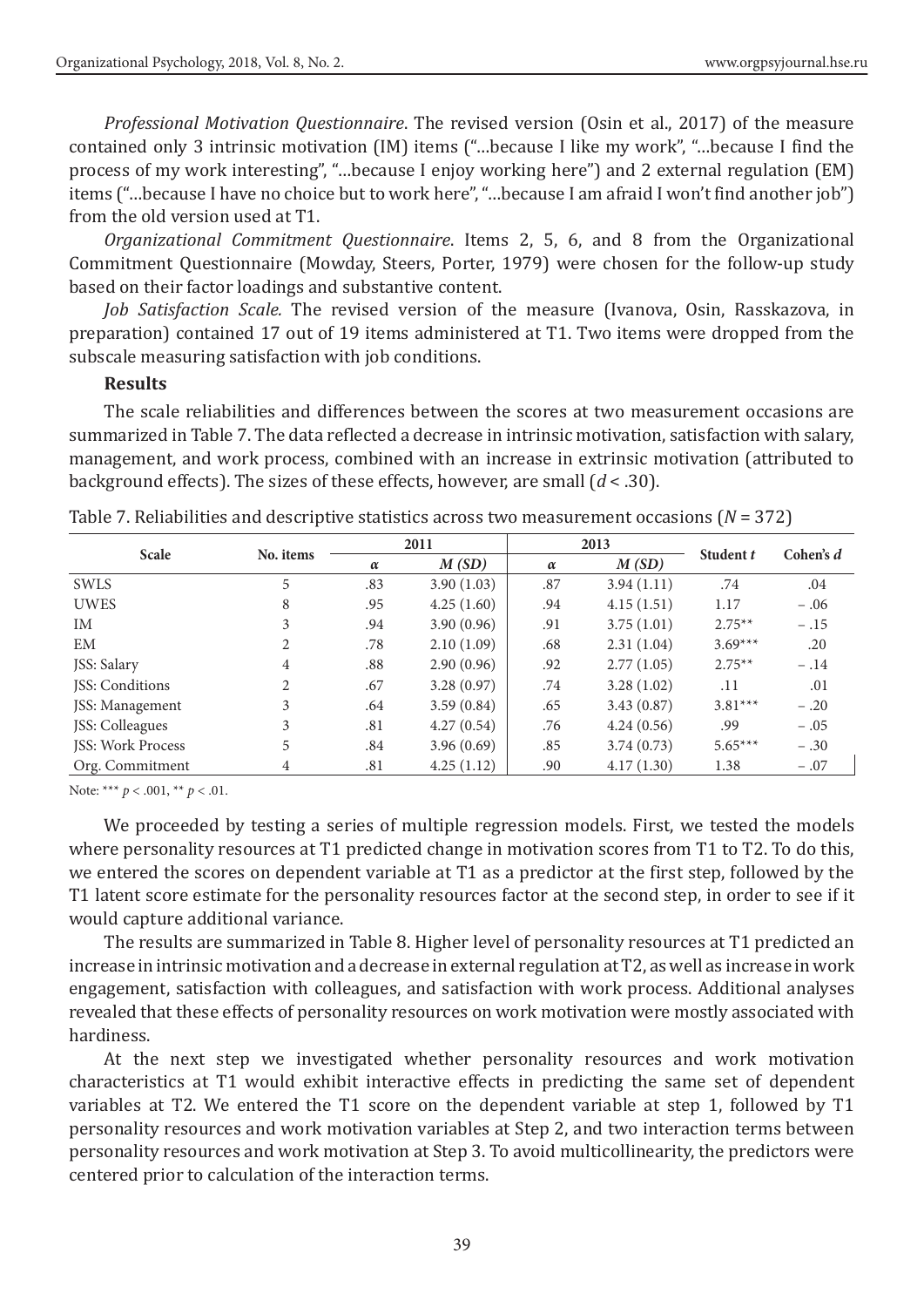|                             |              | Step 1         | Step 2       |                |                |  |
|-----------------------------|--------------|----------------|--------------|----------------|----------------|--|
| Dependent variable (T2)     | $\Delta R^2$ | T1 DV, $\beta$ | $\Delta R^2$ | T1 DV, $\beta$ | T1 PR, $\beta$ |  |
| Satisfaction with Life      | $.244***$    | $.49***$       | .003         | $.46***$       | .06            |  |
| Intrinsic motivation        | $.246***$    | $.50***$       | $.020**$     | $.44***$       | $.15***$       |  |
| External regulation         | $.244***$    | $.49***$       | $.020**$     | $.42***$       | $-.16**$       |  |
| <b>UWES Work Engagement</b> | $.244***$    | $.49***$       | $.010*$      | $.45***$       | $.11*$         |  |
| Organizational Commitment   | $.318***$    | $.56***$       | .003         | $.54***$       | .06            |  |
| JSS: Salary                 | $.273***$    | $.52***$       | .000         | $.53***$       | $-.01$         |  |
| JSS: Work Conditions        | $.323***$    | $.57***$       | .000         | $.57***$       | .01            |  |
| JSS: Management             | $.268***$    | $.52***$       | .001         | $.51***$       | .04            |  |
| JSS: Colleagues             | $.150***$    | $.39***$       | $.036***$    | $.30***$       | $.21***$       |  |
| <b>JSS: Work Process</b>    | $.249***$    | $.50***$       | $.010*$      | $.44***$       | $.12*$         |  |
| JSS: Total                  | .353         | $.59***$       | .000         | $.59***$       | .01            |  |

#### Table 8. Personality resources at T1 predicting change in dependent variables

Note: \*\*\*  $p < .001$ , \*\*  $p < .01$ , \*  $p < .05$ . DV = Dependent variable, PR = personality resources factor.

The results are presented in Table 9. In line with the previous analysis, personality resources predicted an increase in satisfaction with colleagues. Controlling for the differences in personality resources, autonomous motivation predicted increased work engagement, satisfaction with the process of work, and satisfaction with work conditions two years later. Because we failed to find any significant effects for the interaction terms, the results of Step 3 are not shown.

| Table 9. Personality resources and work motivation at T1 predicting change in dependent variables |  |  |  |
|---------------------------------------------------------------------------------------------------|--|--|--|
|---------------------------------------------------------------------------------------------------|--|--|--|

|                          |              | Step 1         | Step 2       |                |                |                 |                 |  |
|--------------------------|--------------|----------------|--------------|----------------|----------------|-----------------|-----------------|--|
| Dependent variable (T2)  | $\Delta R^2$ | T1 DV, $\beta$ | $\Delta R^2$ | T1 DV, $\beta$ | T1 PR, $\beta$ | T1 AUT, $\beta$ | T1 CON, $\beta$ |  |
| Satisfaction with Life   | $.244***$    | $.49***$       | .006         | $.44***$       | .06            | .06             | .02             |  |
| Work Engagement          | $.244***$    | $.49***$       | $.064***$    | $.31***$       | .05            | $.28***$        | $-.02$          |  |
| Org.Commitment           | $.318***$    | $.56***$       | .008         | $.49***$       | .03            | .09             | $-.02$          |  |
| JSS: Salary              | $.273***$    | $.52***$       | .007         | $.49***$       | $-.05$         | .09             | $-.02$          |  |
| JSS: Work Conditions     | $.323***$    | $.57***$       | $.019*$      | $.51***$       | $-.06$         | $.14*$          | $-.05$          |  |
| JSS: Management          | $.268***$    | $.52***$       | .011         | $.47***$       | $-.02$         | .04             | $-.11$          |  |
| JSS: Colleagues          | $.150***$    | $.39***$       | $.044***$    | $.28***$       | $.16***$       | .06             | $-.07$          |  |
| <b>JSS: Work Process</b> | $.249***$    | $.50***$       | $.043***$    | $.27***$       | .07            | $.23**$         | $-.07$          |  |
| JSS: Total               | $.353***$    | $.59***$       | .007         | $.52***$       | $-.02$         | .08             | .06             |  |

Note: \*\*\* *p* < .001, \*\* *p* < .01, \* *p* < .05.

#### **Discussion**

The findings of the longitudinal study corroborate the Study 1 results showing the motivational function of personality resources. We found that individuals with higher levels of personality resources at the outset were more likely to maintain their intrinsic work motivation in the long term and less likely to develop external regulation two years later. These individuals were also more likely to remain engaged into their work process and satisfied with it, enjoying their relationships with colleagues. These effects of personality resources were particularly evident against the general backdrop of decreasing workplace well-being due to organizational change and other potential background effects. These findings are reminiscent of the results obtained by S. Maddi in the Illinois Bell study (Maddi, 2002) and suggest that interventions aimed at the development of personality resources (in particular, hardiness) may indeed make employees more resilient in stressful settings.

Controlling for personality resources, we also found that employees who were autonomously motivated at Time 1 were more likely to remain engaged into their work and satisfied with it two years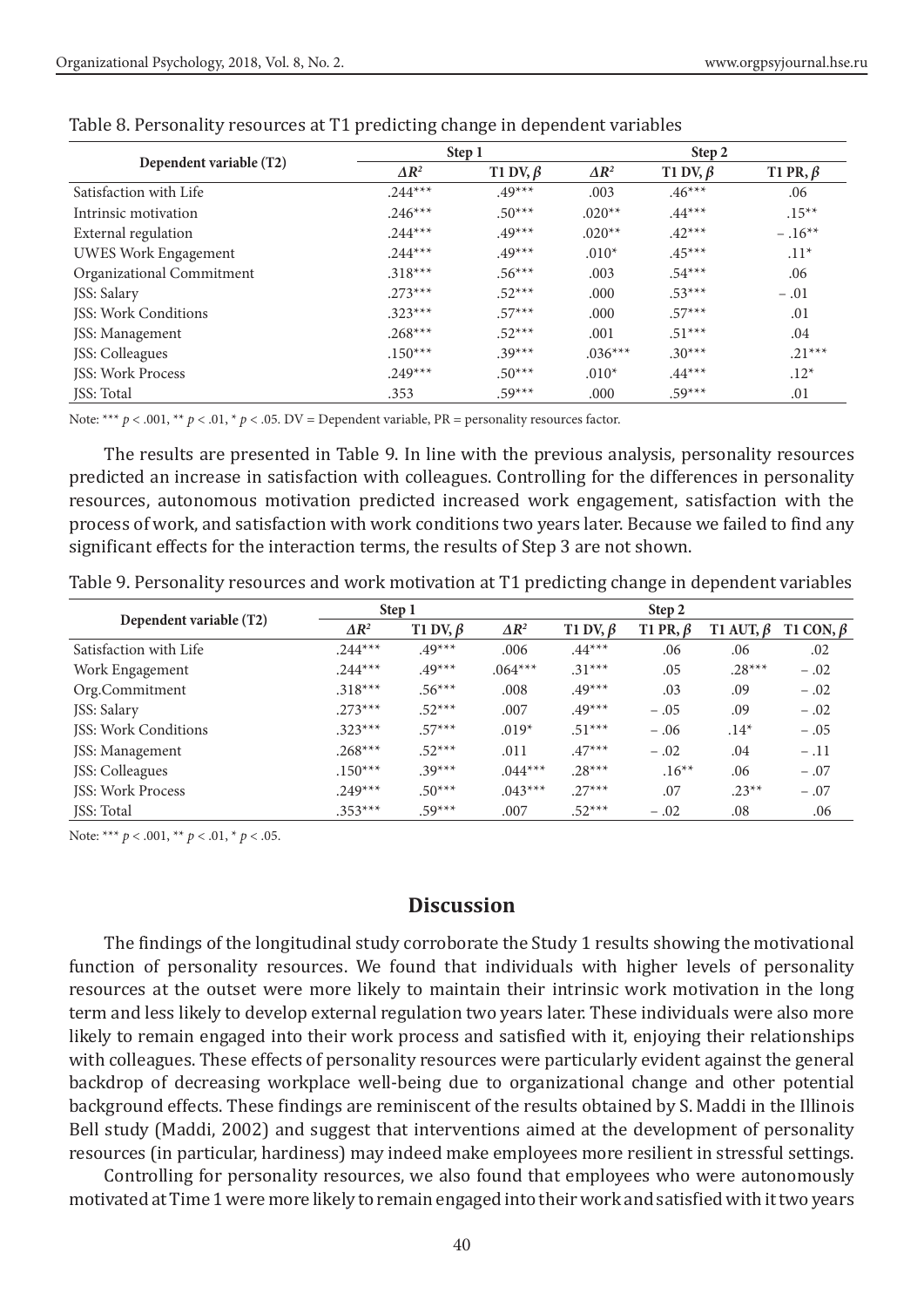later. These findings were limited by the modest measurement reliability of our reduced measures (particularly, some subscales of the Job Satisfaction Scale and external regulation scale based on overlapping items chosen from two different versions of the Professional Motivation Questionnaire). The fact that we failed to find any significant interaction effects of personality resources with work motivation is hardly suprising, given the relatively small sizes of these effects in combination with the modest Study 2 sample size. Unfortunately, these limitations were hardly avoidable, given that a longitudinal design was not envisioned at the outset.

Future studies could overcome these limitations by planning for longitudinal comparisons and utilizing more rigorous procedures to ensure respondent identification (while preserving anonymity). In order to test for the mediation of the effects of personality resources by work motivation, a longitudinal design with three measurements, albeit at shorter temporal intervals, would be preferable.

### **General discussion**

The findings of the two studies described above indicate that personality resources may facilitate sustained and productive work motivation even under stressful settings associated with an overall decline of well-being. The measures of personality resources that we used are general, rather than domain-specific, like psychological capital. In Study 1 we found that hardiness, optimism, and generalized self-efficacy share 44 to 63% of their individual variance, with tolerance for ambiguity being more distinct.

The effects of these variables were typically similar and we focused on the general effects of personality resources by treating them as a single latent dimension. The differences in the effects of these variables that we discovered in multiple regression analyses can be explained either by differences in the constructs or measurement procedures. In order to reliably separate the common variance of personality resources from their specific variance, new, more refined measures are needed, to control for unequal reliability and response bias.

The specific mechanisms of these effects of personality resources on work motivation need to be clarified in future theoretical and empirical work. Does autonomous work motivation emerge as a result of more active interaction with the work environment facilitated by personality resources, enabling individuals to find more interest in their jobs and to satisfy their basic psychological needs? Can personality resources facilitate cognitive integration of work motivation, leading to a more positive functioning even under controlling settings? Do personality resources protect individuals from the harmful effects of need-thwarting factors by means of active coping or cognitive restructuring? These questions call for future research, placing the effects and variables described within Self-Determination Theory into a larger nomological network of personality resource variables.

The limitations of the studies include the use of self-report measures and, in case of Study 2, modest sample size, resulting in low power to discover the interaction effects found in Study 1. However, we believe that the two studies presented constitute a sound preliminary evidence in favour of the positive effects of the combination of personality resources and work motivation and call for more investigation using various organizational settings, measures, and more rigorous research designs.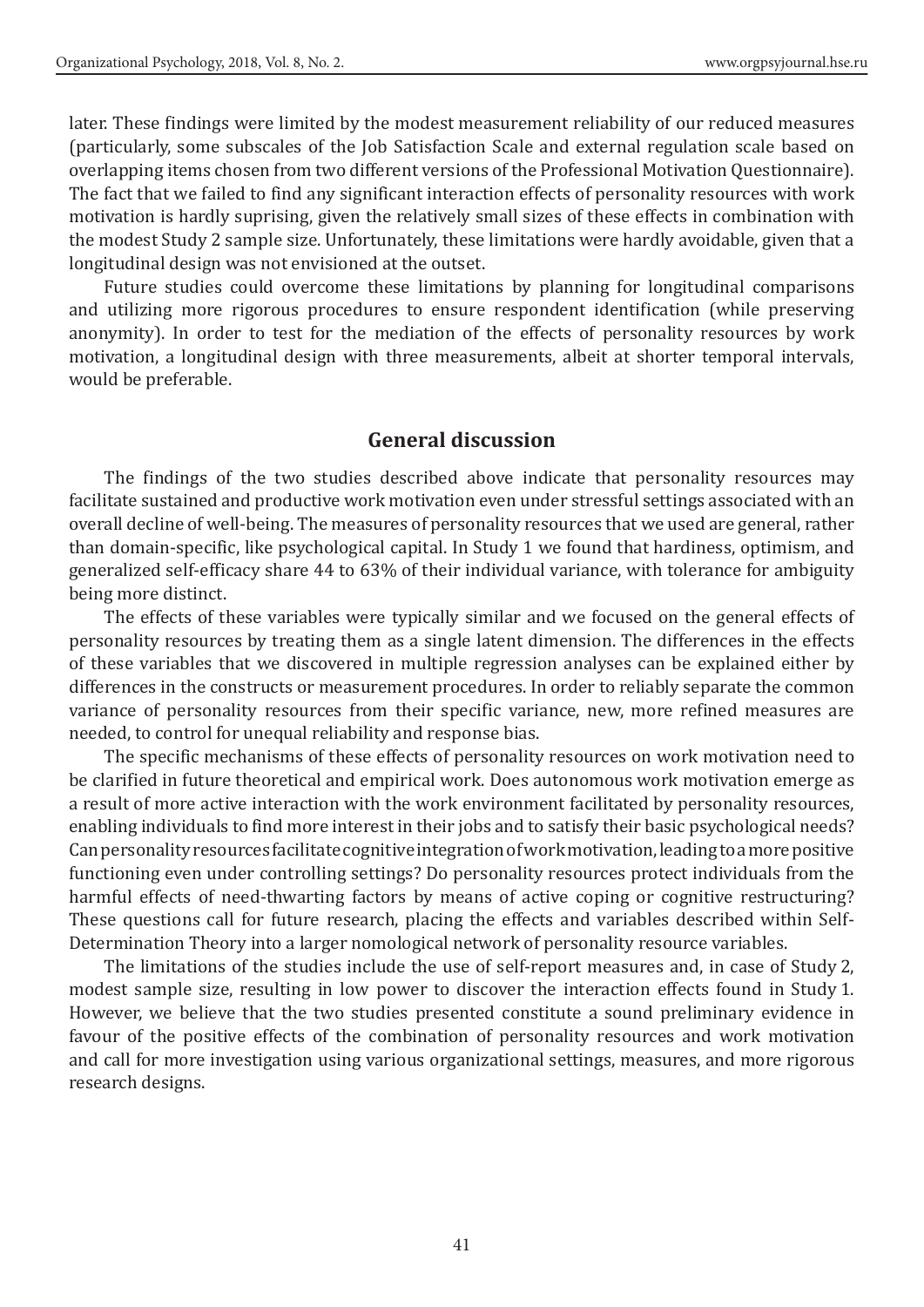## **References**

- Aguinis, H., Beaty, J. C., Boik, R. J., Pierce, C. A. (2005). Effect size and power in assessing moderating effects of categorical variables using multiple regression: a 30-year review. *Journal of Applied Psychology, 90*, 94–107.
- Dominyak, V. I. (2006). *Organizacionnaya loyal'nost': model' realizacii ozhidanii rabotnika ot svoei organizacii* [Organizational commitment: A model of employee expectation fulfilment by the organization]. Ph.D. thesis. Saint-Petersburg: Saint-Petersburg State University, 2006.
- Emmons, R. A. (1999). *The psychology of ultimate concerns: Motivation and spirituality in personality*. Guilford Press.
- Fredrickson, B. (2004). The broaden-and-build theory of positive emotions. *Philosophical Transaction, 359*, 1367–1377.
- Garrosa, E., Moreno-Jimez, B., Rodriguez-Munoz, A., Rodriguez-Garvajal, R. (2011). Role of stress and personal resources in nursing: A cross-sectional study of burnout and engagement. *International Journal of Nursing Studies, 48,* 479–489.
- Gordeeva, T. O., Osin, E. N., Suchkov, D. D., Ivanova, T. Yu., Sychev, O. A., Bobrov, V. V. (2016). Samokontrol' kak resurs lichnosti: Diagnostika i svyazi s uspeshnostyu, nastoichivostyu i blagopoluchiem [Selfcontrol as a personality resource: Assessment and associations with performance, persistence, and well-being]. *Cultural-Historical Psychology, 12*(2), 46–58. doi: 10.17759/chp.2016120205
- Gordeeva, T. O., Sychev, O. A., Osin, E. N. (2010). Razrabotka russkoyazychnoi versii Testa disposicionnogo optimizma (LOT) [Development of a Russian version of Life Orientations Test (LOT)]. *Psikhologicheskaya Diagnostika, 2*(2), 36–64.
- Hakanen, J. J., Bakker, A., Schaufeli, W. (2006). Burnout and engagement among teachers. *Journal of School Psychology, 43*, 495–513.
- Hayman, J. (2005). Psychometric assessment of an instrument designed to measure work life balance. *Research and Practice in Human Resource Management, 13*, 85–91.
- Hobfoll, S. E. (1989). Conservation of resources: A new attempt at conceptualizing stress. *American Psychologist, 44,* 513–524.
- Hobfoll, S. E. (2011). Conservation of resource caravans and engaged settings. *Journal of Occupational and Organizational Psychology, 84*, 116–122.
- Hobfoll, S. E., Shirom, A. (1993). Stress and burnout in work organizations. In R.T. Golembiewski (Ed.) *Handbook of Organization Behavior* (41–61). New York: Dekker.
- Howard, J. L., Gagné, M., Morin, A. J., Forest, J. (2016, in press). Using bifactor exploratory structural equation modeling to test for a continuum structure of motivation. Journal of Management. doi: 10.1177/0149206316645653
- Ivanova, T. Yu. (2013). Teoriya sohraneniya resursov kak obyasnitel'naya model' vozniknoveniya stressa [Theory of resource conservation as an explanatory model of stress emergence]. Psychology, *Journal of the Higher School of Economics, 10*(3), 119–135.
- Ivanova, T. Yu., Leontiev, D. A., Osin, E. N., Rasskazova, E. I., Kosheleva, N. V. (2018). Sovremennye problemy izucheniya lichnostnykh resursov v professional'noi deyatel'nosti [Contemporary issues in the studies of personality resources at work]. *Organizational Psychology, 8*(1), 85–121.
- Ivanova, T. Yu., Rasskazova, E. I., Osin, E. N. (2012). Struktura i diagnostika udovletvorennosti trudom: razrabotka i aprobaciya metodiki [Structure and assessment of job satisfaction: Questionnaire development and validation]. *Organizational Psychology, 2*(3), 2–15.
- Judge, T. A., Erez, A., Bono, J. E. (1998). The power of being positive: The relation between positive self-concept and job performance. *Human Performance, 11*(2–3), 167–187.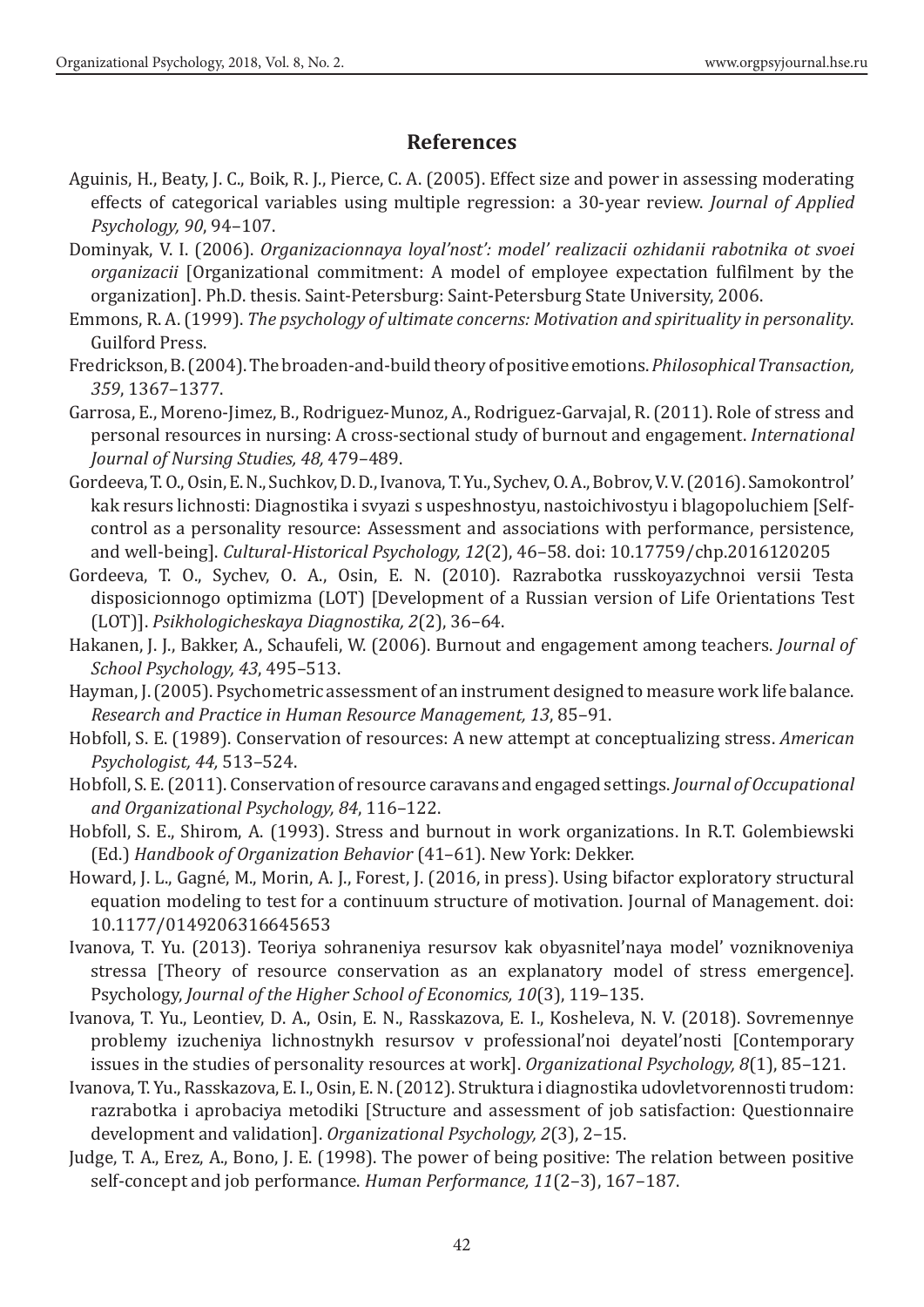- Judge, T. A., Bono, J. E. (2001). Relationship of core self-evaluations traits self-esteem, generalized self-efficacy, locus of control, and emotional stability — with job satisfaction and job performance: A meta-analysis. *Journal of Applied Psychology, 86*(1), 80–92.
- Judge, T. A., Erez, A., Bono, J. E., Thoresen, C. J. (2002). Are measures of self-esteem, neuroticism, locus of control, and generalized self-efficacy indicators of a common core construct? *Journal of Personality and Social Psychology, 83*(3), 693–710.
- Kalimo, R., Pahkin, K., Mutanen, P. (2002). Work and personal resources as long-term predictors of well-being. *Stress and Health, 18*, 227–234.
- Kalimo, R., Pahkin, K., Mutanen, P., Toppinen-Tanner, S. (2003). Staying well or burning out at work: work characteristics and personal resources as long term predictors. *Work & Stress, 17*(2), 109–122.
- Kuhnel, J., Sonnentag, S., Bledow, B. (2012). Resources and time pressure as day-level antecedents of work engagement. *Journal of Occupational and Organizational Psychology, 85*, 181–198.
- Lebedeva, A. A. (2012). Kachestvo zhizni lic s ogranichennymi vozmozhnostyami zdorovya: Ot sredovogo podhoda k lichnostnomy [Life quality in individuals with disability: From environmental approach to personality]. *Cultural-Historical Psychology, 8*(1), 83–91.
- Leontiev, D. A. (2011) (Ed.) *Lichnostnyi potencial: Struktura i diagnostika* [Personality potential: Structure and assessment]. Moscow: Smysl.
- Leontiev, D. A. (2016). Samoregulyatsiya, resursy i lichnostnyi potencial [Self-regulation, resources, and personality potential]. *Siberian Psychological Journal, 62*, 18–37.
- Lovakov, A. V., Agadullina, E. R., Schaufeli, W. B. (2017). Psychometric properties of the Russian version of the Utrecht Work Engagement Scale (UWES–9). *Psychology in Russia. State of the Art, 10*(1), 145–162.
- Lyubomirsky, S., King, L., Diener, E. (2005). The benefits of frequent positive affect: Does happiness lead to success? *Psychological Bulletin, 131*(6), 803–855.
- Luthans F., Youssef, C. M., Avolio, B. J*. (2007). Psychological Capital: Developing the Human Competitive Edge*. N.Y.: Oxford University Press.
- Luthans, F., Norman, S. M., Avolio, B. J., Avey, J. B. (2008). The mediating role of psychological capital in the supportive organizational climate-employee performance relationship. *Journal of Organizational Behavior, 29*, 2319–2238.
- Maddi, S. R. (2002). The story of hardiness: Twenty years of theorizing, research, and practice. *Consulting Psychology Journal: Practice and Research, 54*(3), 173–185.
- Maddi, S. R., Khoshaba, D. M. (2001). *Personal views survey III–R: Internet instruction manual.* Newport Beach, CA: Hardiness Institute.
- Mandrikova, E. Yu., Gorbunova, A. A. (2012). Vzaimosvyaz' uvlechennosti rabotoi, lichnostnykh resursov i udovletvorennosti trudom sotrudnikov [Relationship between work engagement, personal resources, and employees' job satisfaction]. *Organizational Psychology, 2*(4), 2–22.
- Mastenbroek, N.J.J.M., Jaarsma, A.D.C., Scherpbier, A.J.J.A., Beukelen, P. van Demerouti, E. (2014). The role of personal resources in explaining well-being and objective performance : a study among young veterinary professionals. *European Journal of Work and Organizational Psychology, 23*(2), 190–202.
- McDougall, L., & Drummond, P. D. (2010). Personal Resources Moderate the Relationship Between Work Stress and Psychological Strain of Submariners. *Military Psychology, 22*, 385–398.
- McLain, D. L. (1993). The MSTAT–I: A new measure of an individual's tolerance for ambiguity. *Educational and Psychological Measurement, 53*(1), 183–189.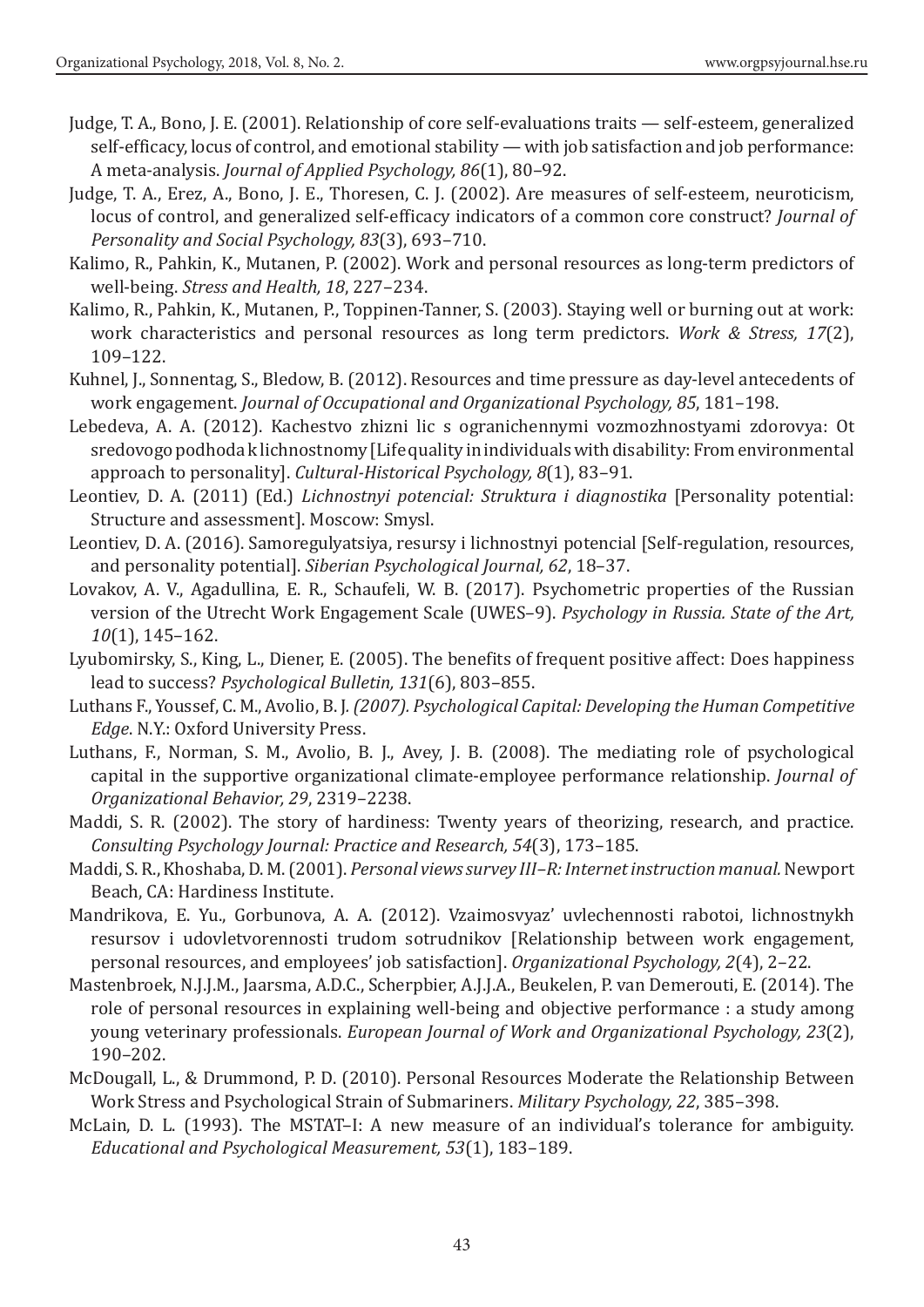- Nelson, D. L., Simmons, B. L. (2003). Health psychology and work stress: A more positive approach. In J. C. Quick & L. E. Tetrick (Eds.). *Handbook of occupational health psychology* (97–119). Washington, DC: APA.
- Osin, E. N. (2010). Faktornaya struktura russkoyazychnoi versii Shkaly obshei tolerantnosti k neoprdelennosti D. Makleina [Factorial structure of the Russian-language Multiple Stimulus Types Ambiguity Tolerance Scale by D. McLain]. *Psikhologicheskaya Diagnostika, 2*(2), 65–86.
- Osin, E. N., Ivanova, T. Yu., & Gordeeva, T. O. (2013). Avtonomnaya i kontroliruemaya professional'naya motivaciya kak prediktory sub'ektivnogo blagopoluchiya u sotrudnikov rossiiskikh organizaciy [Autonomous and controlled professional motivation predict subjective well-being in Russian employees]. *Organizational Psychology, 3*(1), 8–29.
- Osin, E. N., Gorbunova, A. A., Gordeeva, T. O., Ivanova, T. Y., Kosheleva, N. V., Ovchinnikova, E. Y. (2017). Professional'naya motivatsiya sotrudnikov rossiiskikh predpriyatii: diagnostika i svyazi s blagopoluchiem i uspeshnost'yu [Professional motivation of Russian employees: assessment and associations with well-being and performance]. Organizational Psychology, 7(4), 21–49.
- Osin, E. N., Leontiev, D. A. (2008). Aprobaciya russkoyazychnykh versii dvukh shkal ekspress-ocenki subyektivnogo blagopoluchiya [Russian-language validation of two brief subjective well-being scales]. In: Materialy III vserossiiskogo sociologicheskogo kongressa [Proceedings of the 3rd Russian Congress on Sociology] (ISBN 978-6-89697-157-3). Moscow: Russian Sociology Society, 2008.
- Osin, E. N., Rasskazova, E. I. (2013). Kratkaya versiya testa zhiznestoikosti: psikhometricheskie charateristiki i primenenie v organizacionnom kontekste [Short version of the Hardiness Test: Psychometric properties and organizational applications]. *Vestnik MGU. Seriya 14. Psikhologiya, (2)*, 147–165.
- Porter, L. W., Smith, F. J. (1970). *The etiology of organizational commitment.* Unpublished manuscript, University of California at Irvine.
- Preacher, K. J., Kelley, K. (2011). Effect size measures for mediation models: quantitative strategies for communicating indirect effects. *Psychological Methods, 16*(2), 93–115.
- Preacher, K. J., Rucker, D. D., Hayes, A. F. (2007). Addressing moderated mediation hypotheses: Theory, methods, and prescriptions. *Multivariate Behavioral Research, 42*(1), 185–227.
- Ratelle, C. F., Vallerand, R. J., Chantal, Y., Provencher, P. (2004). Cognitive adaptation and mental health: A motivational analysis. *European Journal of Social Psychology, 34*(4), 459–476.
- Ryan, R. M., Deci, E. L. (2000). Self-determination theory and the facilitation of intrinsic motivation, social development, and well-being. *American Psychologist, 55*(1), 68–78.
- Ryan, R. M., Deci, E. L. (2017). Work and Organizations: Promoting Wellness and Productivity. In R. M. Ryan, E. L. Deci. *Self-Determination Theory: Basic Psychological Needs in Motivation, Development, and Wellness* (532–558). New York, N.Y.: The Guilford Press.
- Saks, А. М. (2006). Antecedents and consequences of employee engagement. *Journal of Managerial Psychology, 21*(7), 600–619.
- Schaufeli, W. B., Bakker, A. B. (2004). UWES–Utrecht work engagement scale: test manual. Unpublished Manuscript: Department of Psychology, Utrecht University. Available at: http://www. wilmarschaufeli.nl/publications/Schaufeli/Test%20Manuals/Test\_manual\_UWES\_English.pdf
- Scheier, M. F., Carver, C. S. (1985). Optimism, coping, and health: assessment and implications of generalized outcome expectancies. *Health Psychology, 4*(3), 219–247.
- Schwarzer, R., Jerusalem, M. (1995). Generalized Self-Efficacy scale. In J. Weinman, S. Wright, & M. Johnston, *Measures in health psychology: A user's portfolio. Causal and control beliefs* (35–37). Windsor, UK: NFER–NELSON.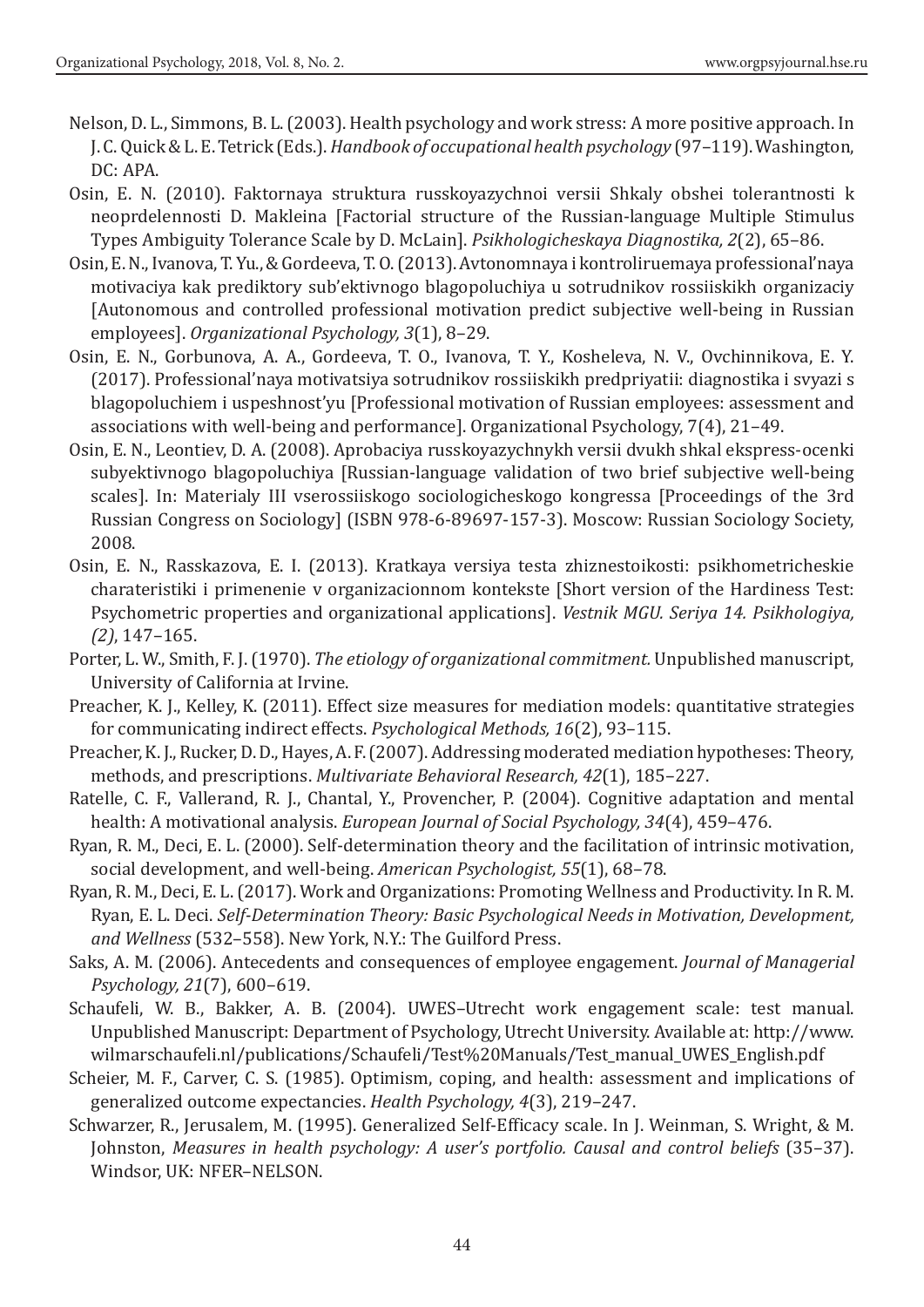- Schwarzer, R., Jerusalem, M., Romek, V. (1996). Russkaya versiya shkaly obshchei samoeffektivnosti R. Shvartsera i M. Erusalema [Russian Version of General Self-Efficacy Scale by R. Schwarzer and M. Jerusalem]. *Inostrannaia Psikhologiia, 7,* 71–76.
- Sheldon, K. M., Osin, E. N., Gordeeva, T. O., Suchkov, D. D., Sychev, O. A. (2017). Evaluating the dimensionality of Self-determination theory's relative autonomy continuum. *Personality and Social Psychology Bulletin, 43*(9), 1215–1238. doi: https://doi.org/10.1177/0146167217711915
- Wells, J. D., Hobfoll, S. E., Lavin, J. (1999). When it rains, it pours: The greater impact of resource loss compared to gain on psychological distress. *Personality and Social Psychology Bulletin, 25*, 1172–1182.
- Wise, D., Stake, J. E. (2002). The moderating roles of personal and social resources on the relationship between dual expectations (for instrumentality and expressiveness) and well-being. *The Journal of Social Psychology, 142*(1), 109–119.
- Xanthopoulou, D., Bakker, A. B., Demerouti, E., Shaufeli, W. (2007). The role of personal resources in the Job Demands-Resources Model. *International Journal of Stress Management, 14*(2), 121–141.